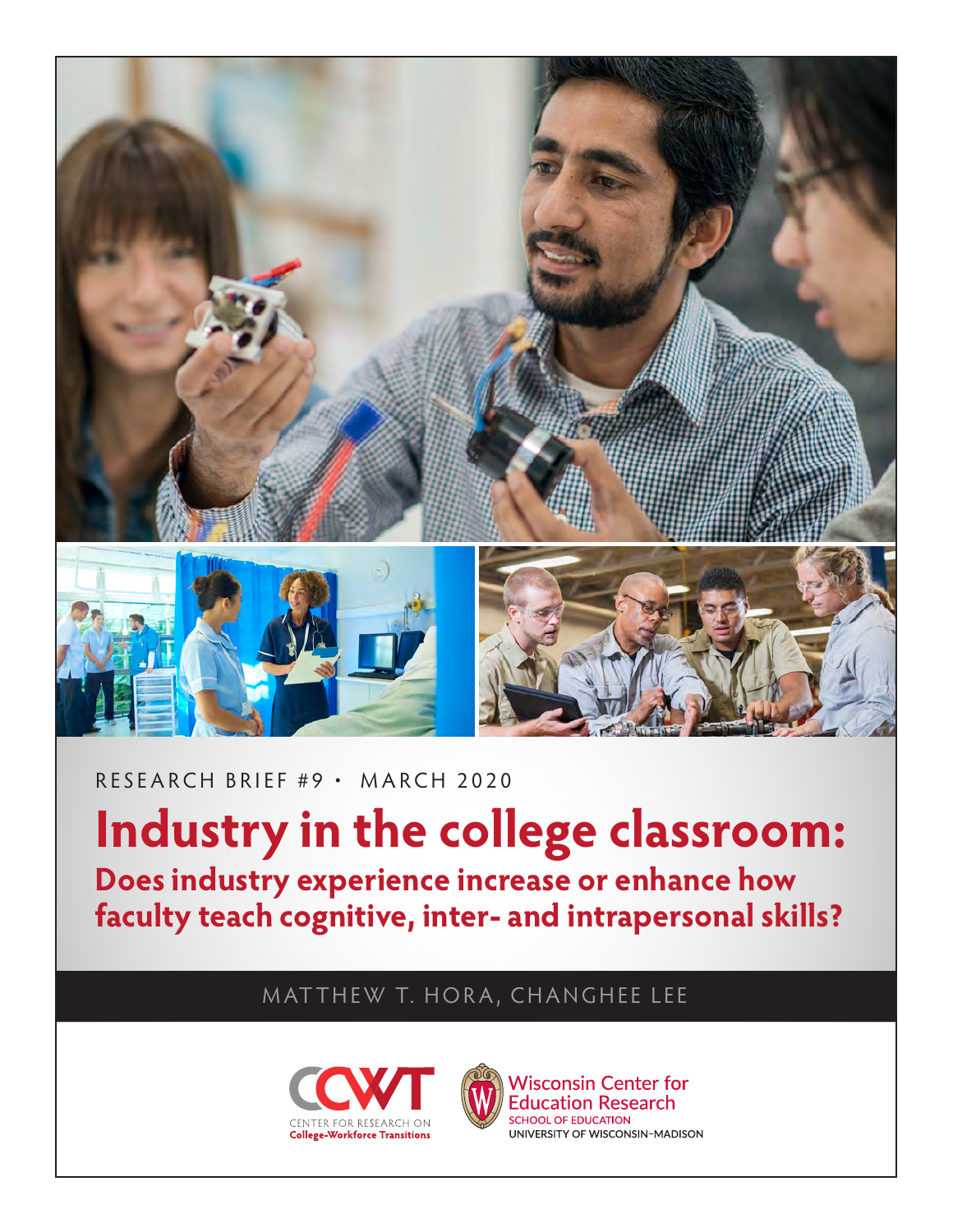## **Dr. Matthew T. Hora (corresponding author)**

Assistant Professor, Adult & Higher Education, Department of Liberal Arts and Applied Studies University of Wisconsin-Madison [matthew.hora@wisc.edu](mailto:matthew.hora%40wisc.edu?subject=)

## **Changhee Lee**

Doctoral Student, Department of Educational Leadership and Policy Analysis Project Assistant, Wisconsin Center for Education Research [clee375@wisc.edu](mailto:clee375@wisc.edu)

# **Executive Summary**

Competencies known variously as "soft" or "21st century skills" are increasingly linked to college students' academic and career success, and faculty with industry experience are hypothesized to be uniquely qualified to teach these skills. Yet little research exists on this topic. In this paper, we report findings from a mixed methods study of the degree to which industry experience influences how STEMM faculty teach teamwork, oral and written communication, problem-solving, and self-directed learning skills in 2- and 4-year postsecondary institutions. Using inductive thematic and hierarchical linear modeling techniques to analyze survey  $(n=1,140)$  and interview (n=89) data, we find that faculty place relatively low emphasis on these skills, but that industry experience is significantly associated with teaching oral communication, teamwork, and problemsolving skills. Other factors including race and perceptions of departmental

teaching norms also influenced skills-focused instruction. Industry experience also informed problem-based learning activities, knowledge of desired workplace skills, and a focus on divergent thinking. Given that industry experience is an important, but not the only influence on skillsfocused instruction, policies aimed solely at hiring faculty with industry experience will be of limited utility without a corresponding focus on training in teaching and instructional design.

**Keywords:** industry experience, faculty teaching, soft skills, student success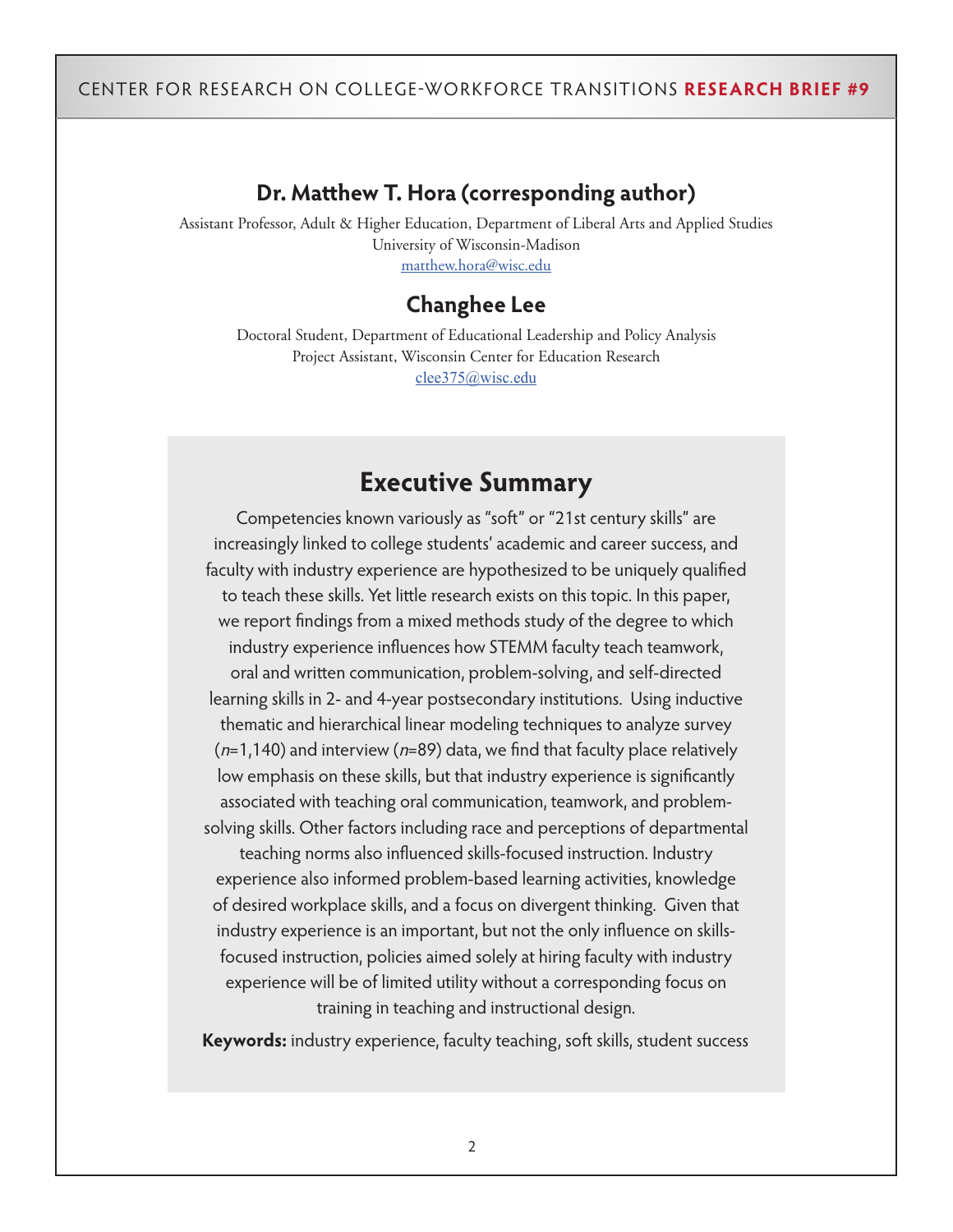### **Introduction**

At the center of debates about the purpose, value, and future direction of higher education in the early 21<sup>st</sup> century are a group of competencies known variously as "soft," "non-cognitive" or "employability" skills.<sup>1</sup> Viewed as essential for students to get a job in an increasingly knowledge-based economy (Tomlinson & Holmes, 2016) and even for avoiding deleterious health and social outcomes (Heckman & Kautz, 2012), competencies such as communication, teamwork and critical thinking are playing an increasingly prominent role in shaping educational policy and practice. It is difficult to read about the skills considered essential for today's college student to thrive in their careers without encountering the idea of "soft" skills, particularly in their hypothesized ability to make graduates and their long-term viability in the workforce to be "robot proof" (Aoun, 2017; Pellegrino & Hilton, 2002).

As a result, despite critiques and concerns with the ways in which these skills are being conceptualized as commodifiable "bits" of human capital (Urciuoli, 2008) or as relatively simple to teach and learn (Hora, Benbow & Oleson, 2018), a growing area of interest in both research and policymaking circles is whether faculty<sup>2</sup> are teaching these skills in the college classroom (Savitz-Romer, Rowan-Kenyon & Fancsali, 2015). However, little is known about the degree to which faculty emphasize these skills in the classroom (hereafter called skills-focused instruction).

An idea growing in popularity to improve college teaching, especially with respect to students' skills and future employability, is to hire more instructors who have prior experience in industry or other non-academic workplaces. While the mechanisms governing the relationship between industry experience and teaching are rarely explicated, some argue that the "real-life" experiences of non-academics will result in better teaching and student outcomes. This belief in the importance and value of industry experience has resulted in the not uncommon policy of workplace experience being required to teach in technical or community colleges, and even proposals to make industry or "real-life" experience– and no pre-service teacher preparation training - sufficient to obtain a teaching license (Beck, 2015; Milwaukee Area Technical College, 2020).

The embrace of industry or non-academic professional experience as an important determinant of relevant and high-quality teaching is surprising,

An idea growing in popularity to improve college teaching, especially with respect to students' skills and future employability, is to hire more instructors who have prior experience in industry or other nonacademic workplaces.

however, given that relatively little research exists on the topic. Before postsecondary leaders and policymakers embrace industry experience as yet another fad or "magic bullet" (Birnbaum, 2000) to ensure that students are being taught important skills, we argue that more research is required that sheds light on the relationship between industry experience and skills-focused instruction.

<sup>1</sup> Given the problematic nature of each of these terms, where "soft skills" implies easy and/or emotionally laden competencies and "noncognitive" suggests the lack of engagement with cognitive properties, in the remainder of this paper we will refer to each competency on its own terms, such as communication or critical thinking, or as "cognitive," "inter-personal" and "intra-personal" competencies, following the framework offered by Pellegrino and Hilton (2012). When terms such as "soft" or "non-cognitive" terms are used we are referring to popularly used terminology and not a group of specific skills.

<sup>&</sup>lt;sup>2</sup> The term "faculty" is used in this article to refer to all people – whether full- or part-time, tenure-track or non-tenure-track – who hold positions that involve teaching courses within a college or university. We sometimes also use the term "instructor" to refer to participants in our study.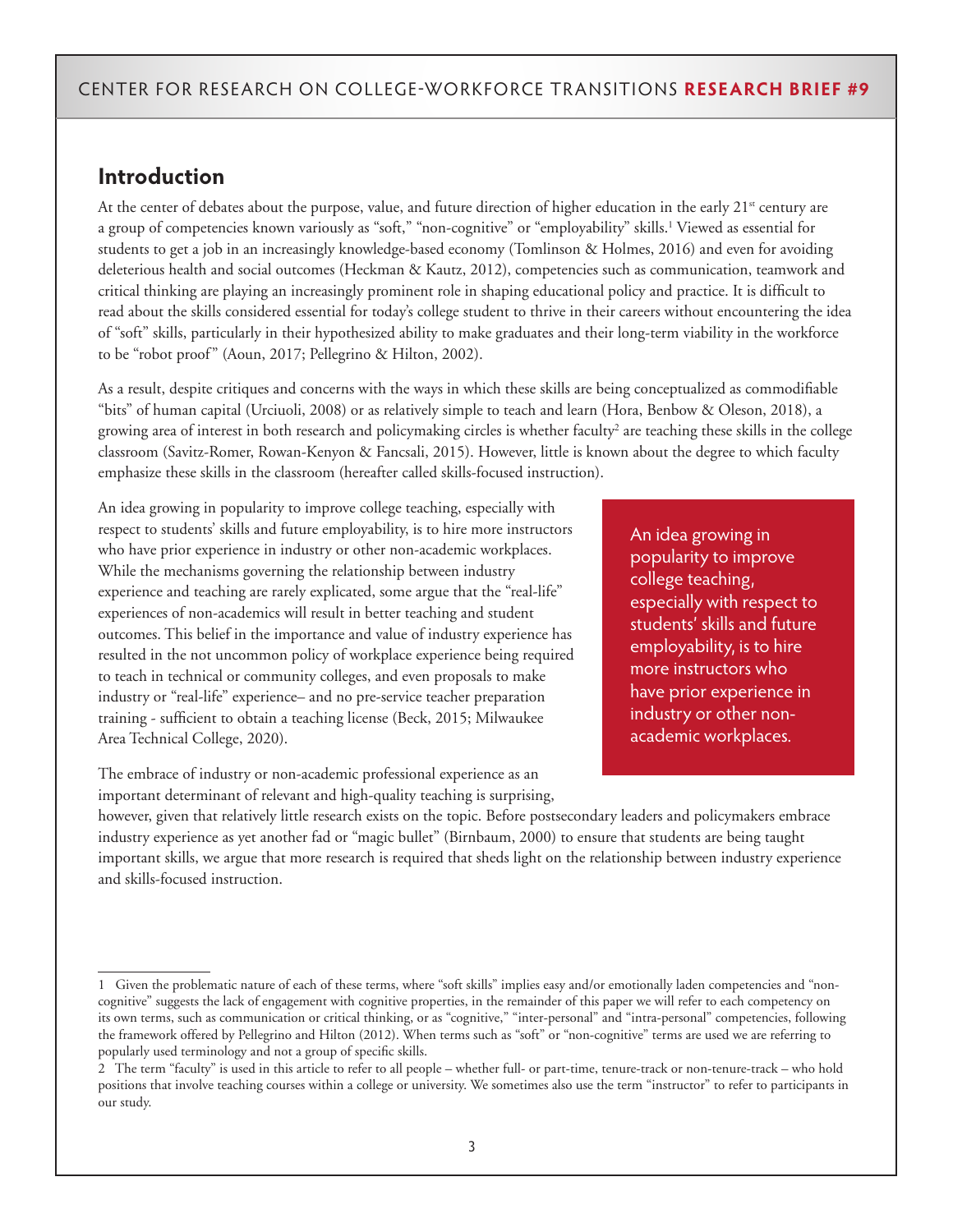In this report we address this gap in the literature by reporting findings from a mixed-methods study on the relationship between industry experience and faculty teaching practices focused on five cognitive, inter- and intra-personal skills (i.e., problem solving, oral communication, written communication, teamwork, and self-directed learning) that are widely

viewed as essential for students' long-term academic and career success. Using a combination of inductive thematic analysis and hierarchical linear modeling (HLM), we analyze data from an online survey  $(n=1,140)$  and interviews  $(n=89)$ with faculty in 2- and four-year colleges and universities to answer the following research questions:

#### **Research Questions**

- **(1)** How much industry experience do faculty have?
- **(2)** To what degree do faculty emphasize the five skills in their teaching? And,
- **(3)** How, if at all, does industry experience influence if and how faculty emphasize and teach the five skills?

## **Background**

#### **The rise of "soft" and "non-cognitive" skills in debates about higher education**

One of the defining features of contemporary debates and policymaking about postsecondary education is the ubiquitous presence of the terms "skills" and student "employability" (Tomlinson & Holmes, 2016). While technical acumen in certain knowledge and professional domains – such as nursing or computer science - are certainly part of these conversation, discussions about skills tend to focus on a group of competencies that are variously called "soft" or "noncognitive" skills. Intended as a counterpoint to traditional measures of intelligence such as I.Q. tests or numeracy skills, interest in these skills has exploded in recent decades, spurred in large part by research in labor economics demonstrating their importance in students' long-term academic and career success (Deming, 2017; Heckman & Kautz, 2012).

One of the challenges facing scholars and policymakers interested in having teachers focus on teaching these skills in the classroom was the profusion of terms such as "soft," "non-cognitive," or "21st century skills" to refer to a wide array and sometimes completely different sets of competencies. In response, Pellegrino and Hilton (2012) led a multi-disciplinary panel to develop a skills framework grounded in psychological and educational research, resulting in the three categories we use in this paper – cognitive, inter-personal, and intra-personal competencies. Given the importance of these skills, a question increasingly being posed to postsecondary educators is whether or not college students are learning them in the classroom?

### **What factors influence faculty decisions about teaching?**

A large body of research exists on teaching in higher education, including the various influences that shape teaching in postsecondary institutions (Menges & Austin, 2001), especially institutional, disciplinary, and personal factors. Features of institutional contexts that have been examined include whether minority student enrollment impacts faculty satisfaction with teaching responsibilities (Hubbard & Stage, 2009), and if disciplinary "cultures" impact curriculum design (Smart & Umbach, 2007) and responses to pedagogical reforms (Lattuca, Terenzini, Harper & Yin, 2010). Further, researchers have documented gender differences in teaching behaviors (e.g., Myers, 2008), how race and ethnicity influences both teaching (Aragon, Dovidio & Graham, 2017) and how students interact with faculty of color (Ford, 2011), and how appointment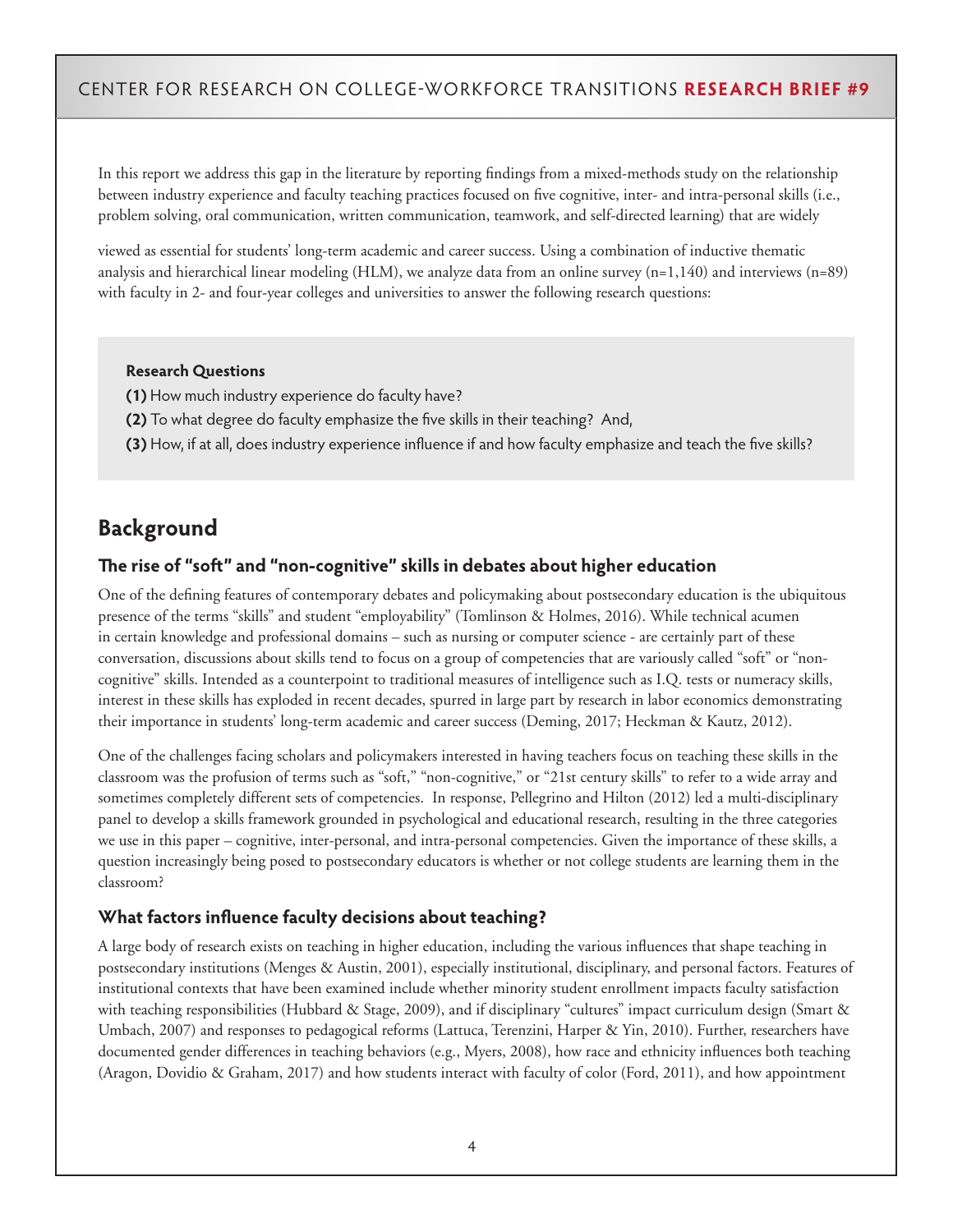status (especially adjunct status) impacts teaching practices (e.g., Umbach, 2007).

The most studied individual-level factor associated with teaching behaviors, however, is that of psychological attributes such as beliefs or "approaches" to teaching (see Hativa & Goodyear, 2001). One of the recurrent findings (and claims) made in this literature is that when faculty believe that learning is dependent on the direct transmission of information, they most likely will lecture in the classroom, or what some call a "teacher-centered" approach (Kember, 1997). In making these claims, scholars have argued that there exists a causal relationship between a single factor (i.e., beliefs or approaches) that unilaterally dictates behaviors. However, in line with most contemporary theories of decision-making and the way human cognition works (Barsalou, 2010; Klein, 2008), some argue that no single factor *can* dictate teaching decisions, but that instead a variety of contextual, socio-cultural, and individual-level attributes interact to shape how people think and act (McAlpine et al., 2006; Stark, 2000).

Perhaps the literature that is most salient to our current topic of industry experience and skills-focused teaching is research on the ways that prior experience affects instructional decision-making. One of the clichés in higher education is that faculty "teach the way they were taught," a statement acknowledging that few receive formal instruction in how to teach during their graduate training, but also one asserting that past experience effectively dictates how one teaches in the present (e.g., Mazur, 2009). The ways that early experiences as a teacher impact current practice is well-established in the literature, particularly those acquired as a student, or what Lortie (1975) called an "apprenticeship of observation." In a study on the role that more generalized experience plays in shaping faculty teaching, Oleson and Hora (2014) documented how a sample of STEMM faculty reported relying on their past experiences as students (mostly in graduate school), instructors, and as citizens (e.g., members of a family or religious community) to inform their teaching. In other words, faculty did not solely teach the way they were taught - they also taught the way they learned as students and instructors, while also drawing on insights from other non-academic aspects of their lives.

### **The role of industry experience in faculty teaching**

Despite the growing sentiment that industry experience confers a certain degree of pedagogical expertise or acumen to postsecondary instructors (e.g., Beck, 2015), little empirical research exists on the topic. In fact, outside of a paper published in 1996 (Fairweather and Paulson, 1996) that examined data from the 1988 National Survey of Postsecondary Faculty (NSOPF), no studies have attempted to document the basic question of how many faculty have had non-academic professional experience prior to their current appointments. Topics that researchers have examined on industry experience tend to include more rhetorical arguments regarding the value of industry experience on classroom teaching (Narayanan, 2009), or surveys of faculty opinions regarding the value of industry experience on teaching (e.g., Phelan, Mejia and Hertzmann, 2013).

Despite the growing sentiment that industry experience confers a certain degree of pedagogical expertise or acumen to postsecondary instructors, little empirical research exists on the topic.

Of the empirical literature on industry experience and teaching, scholars have found that industry experience will provide instructors with a repertoire of real-world anecdotes or "war stories" with which to regale their students in the classroom (Harmer, 2009, p.47). Another line of inquiry found that industry experience leads to a recognition of workplace skills needs, which is based on studies on teacher "externships" where instructors spend time off-campus to learn about current workplace technologies and skills needs (Luft and Vidoni, 2000). Fairweather and Paulson (1996) also found that faculty without industry experience were, "typically less prepared to teach using 'real-world' methods" (p.210), concluding that reform efforts should aim to not only change faculty beliefs or attitudes, but to also encourage graduate students to spend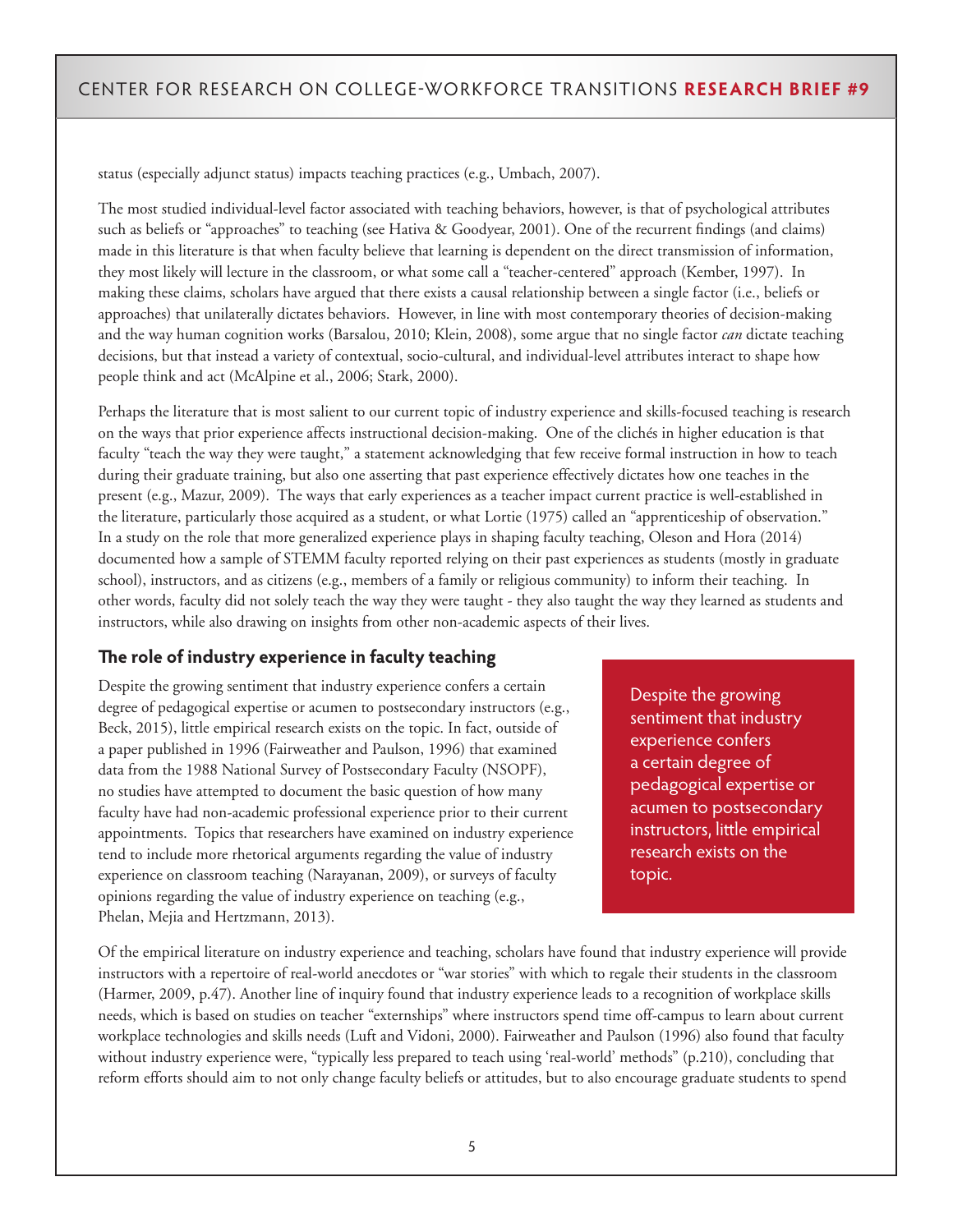time working in industry or even to give greater priority to industry experience when making faculty hires. More recently, Burns (2012) conducted a survey of 172 faculty and found that industry experience led to emphases on different course topics, and also that faculty with industry experience used real-world or simulated projects far less (39%) than those without such experience (70%). This counterintuitive finding suggests that the relationship between industry experience and teaching may not be as simple as such experiences leading to hands-on, interactive teaching approaches.

## **Methods**

The study described in this paper is part of a larger research project focused on how cognitive, inter- and intra-personal skills are defined, used, and taught in four science, technology, engineering, mathematics and medicine<sup>3</sup> (STEMM) fields in four U.S. cities. These four cities were selected because they had high levels of employment in STEMM occupations: Houston, Texas, Raleigh, North Carolina, Denver, Colorado, and Seattle, Washington (see Rothwell, 2013). The design for this study is that of a concurrent mixed methods approach where analyses of quantitative and qualitative were conducted separately but also simultaneously with interpretations of findings occurring across both datasets as the final analytic step (Creswell, 2014).

### **Sampling strategies**

Study institutions and respondents were identified using a combination of purposeful, nonprobability sampling and selfselection procedures (Bernard, 2011). First, we selected two prominent STEMM industries in each city by identifying the largest local STEMM employers by number of employees using local employment lists. Once STEMM industries were identified, data from the U.S. Bureau of Labor Statistics (2016) and the U.S. Census Bureau (2016) were used to identify the most populous STEMM occupations in these industries (e.g., nursing in health care). Next, we identified two- and four-year higher educational programs in each region that prepared students to enter these occupations. From institutional websites we identified all instructors-of-record in each of these programs and created sample frames of full-time, part-time, tenured, tenure-track, and adjunct faculty members in Houston (n=1,261), Raleigh (n=1,044), Seattle (n=1,006), and Denver (n=1,401).

Starting in the spring of 2017 through the fall of 2018, we gave online surveys to a total of 4,712 faculty members from 85 two-year institutions and 42 four-year institutions across the four cities. The respondents were 420 educators from 76 two-year colleges and 720 educators teaching from 36 four-year universities, resulting in a response rate across the study population of 24.19% (*n*=1,140).

At the same time, we recruited a subsample of faculty for interviews. In each city we selected four-year universities (n=42) and two-year colleges (n=85) that appeared to be preparing the largest number of students in the target occupations. Email inquiries were then sent to all instructors who were actively teaching courses during the semester of our planned fieldwork, and 89 instructors ultimately self-selected into the study. See Table 1 for a detailed description of the study sample for both the quantitative and qualitative components of the study.

<sup>3</sup> The inclusion of medicine into the more common acronym of STEM is increasingly apparent in national reports such as the National Academy of Sciences 2019 report on "The science of effective mentorship in STEMM."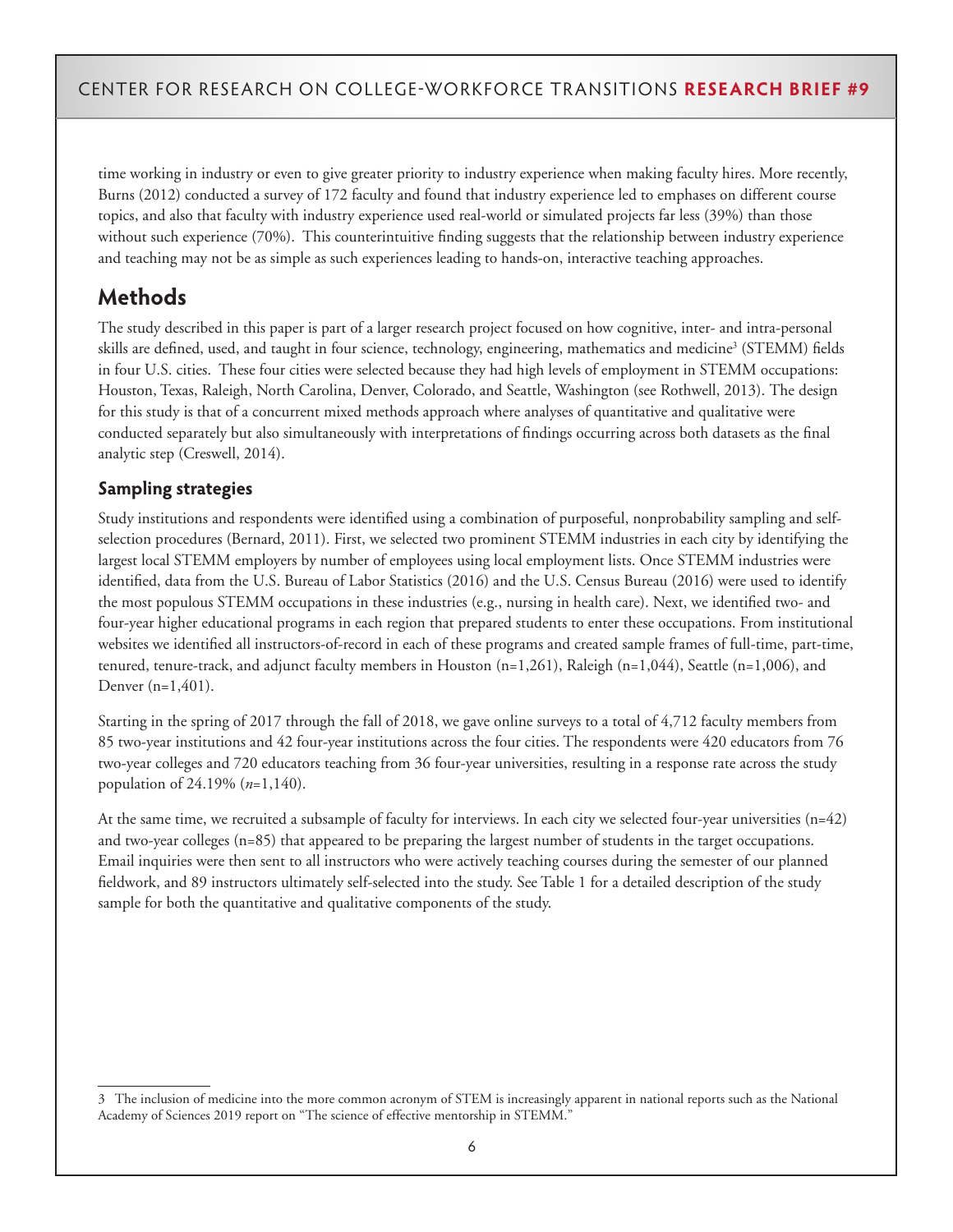|                                                      |                  |           | <b>Survey</b>       |           |           |
|------------------------------------------------------|------------------|-----------|---------------------|-----------|-----------|
| <b>Variable</b>                                      | <b>Interview</b> |           | Industry experience |           | All       |
|                                                      |                  | None      | Some                | Lots      |           |
| Gender                                               |                  |           |                     |           |           |
| Female                                               |                  | 100(.30)  | 156 (.46)           | 82 (.24)  | 338 (.30) |
| Male                                                 |                  | 162(.21)  | 460(.61)            | 135(.18)  | 757 (.68) |
| Transgender                                          |                  | 0(.00)    | 1(1.00)             | 0(0)      | 1(0)      |
| I do not identify as male,<br>female, or transgender |                  | 2(.15)    | 11(0.85)            | 0(0)      | 13(0.01)  |
| Race                                                 |                  |           |                     |           |           |
| American Indian or Alaska<br><b>Native</b>           |                  | 0(.00)    | 2(1.00)             | 0(0)      | 2(0)      |
| Asian                                                |                  | 54(.42)   | 61(.47)             | 14(.11)   | 129(.12)  |
| <b>Black</b>                                         |                  | 8(.16)    | 20(.39)             | 23(.45)   | 51(.05)   |
| Hispanic                                             |                  | 9(.25)    | 21(.58)             | 6(.17)    | 36(.03)   |
| Native Hawaiian or Pacific<br>Islander               |                  | 0(0)      | 1(1.00)             | 0(0)      | 1(.00)    |
| White                                                |                  | 184 (.22) | 498 (.59)           | 166(.20)  | 848 (.77) |
| Not listed                                           |                  | 7(.18)    | 23(.61)             | 8(.21)    | 38 (.03)  |
| <b>Discipline</b>                                    |                  |           |                     |           |           |
| Advanced manufacturing                               | 33 (.37)         | 30(.16)   | 118(.62)            | 43 (.23)  | 197(0.17) |
| Energy                                               | 18(.20)          | 91 (.35)  | 131 (.50)           | 39(.15)   | 265(.23)  |
| Health care                                          | 12(.13)          | 23(.20)   | 34(.29)             | 59 (.51)  | 118(.10)  |
| Information technology                               | 26(.29)          | 80(.21)   | 246 (.64)           | 60 (.16)  | 394 (.35) |
| <b>Institution type</b>                              |                  |           |                     |           |           |
| 2-year                                               | 38(.43)          | 54(.13)   | 237 (.58)           | 120 (.29) | 420 (.37) |
| 4-year                                               | 51(.57)          | 211 (.30) | 395 (.56)           | 99 (.14)  | 720 (.63) |
| (N)                                                  | 89               | 265       | 632                 | 219       | 1,140     |

### **Table 1. Sample characteristics**

*Note.* number and proportion (in parentheses)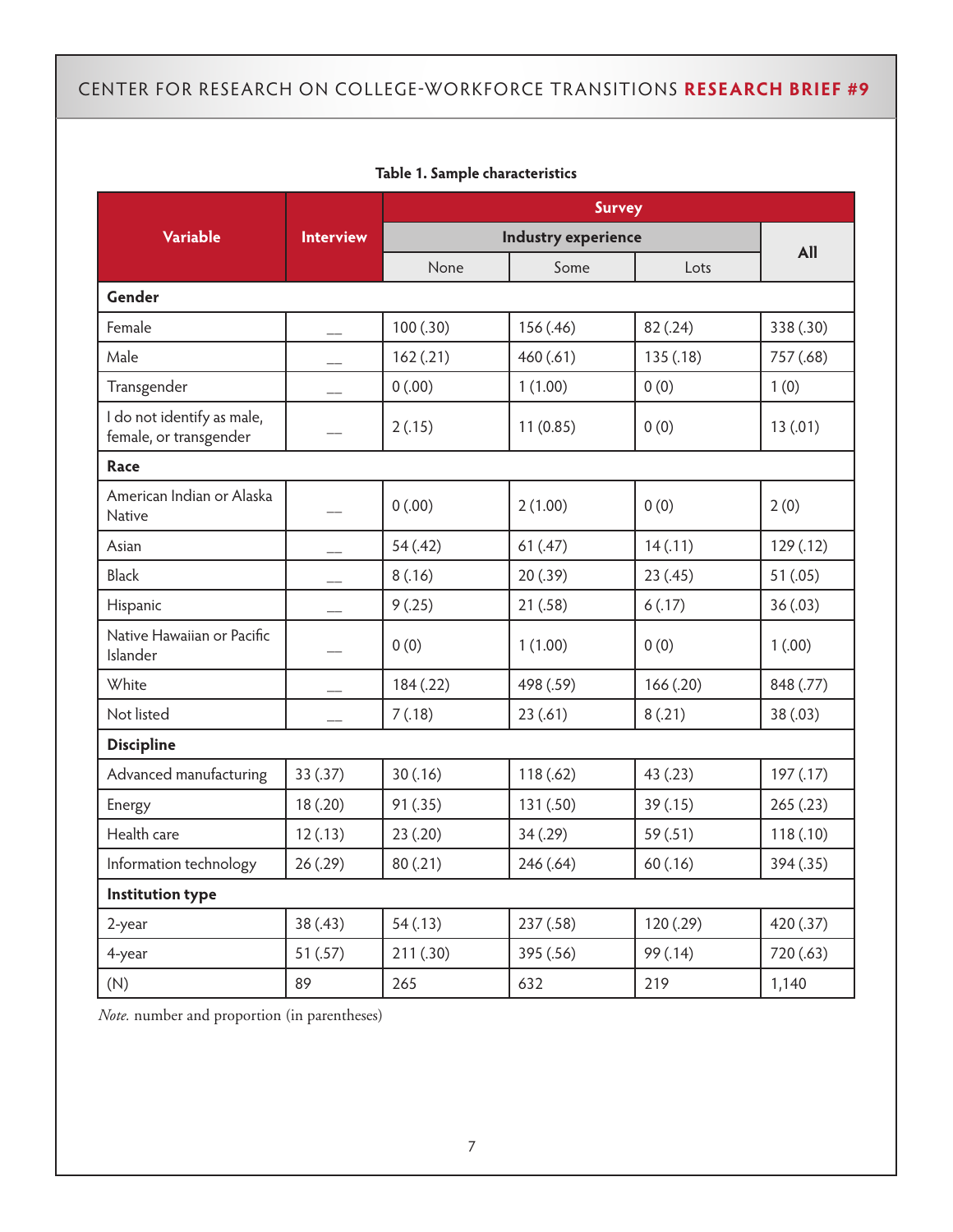### **Data collection**

The data collected in this study included a survey and in-person interviews.

**Survey instrument.** The dependent variables in our study are teaching practices related to written communication, oral communication, teamwork, problem-solving, and self-directed learning. In the survey five items for each skill asked respondents to indicate the degree to which each item accurately described their teaching practices using a 5-point Likert scale that ranged from 0 ('Not at all descriptive of my teaching') to 4 ('Extremely descriptive of my teaching'). Examples of items included in the survey include the following for oral communication (e.g., I provide students opportunities to verbally articulate their own understanding of the material via Q&A session, class presentations), teamwork (e.g., I require students to work in groups (either in-class or outside of class) to accomplish course activities, and selfdirected learning (e.g., I introduce students to self-directed learning concepts (e.g., time management and/or study habits).

The internal consistency for each of these scales was tested using Cronbach's alpha, with the following results: written communication (0.62), oral communication (0.71), teamwork (0.86), problem-solving (0.6), and self-directed learning (0.72). While values for some of these scales were lower than desired, values higher than 0.6 for Cronbach's alpha have been suggested as acceptable for scales with a small number of items (Nunnally & Bernstein, 1994) or for new scales (Flynn et al., 1990). The outcome measures were constructed by calculating the mean of the five items for each subscale.

The primary independent variable was the extent of faculty's industry experience. Participants were first asked if they had worked as an employee in their discipline's industry or commercial field outside of academia. If respondents indicated "yes," they were asked to indicate the number of

### **Examples of items included in the survey include the following:**

#### **oral communication**

(e.g., I provide students opportunities to verbally articulate their own understanding of the material via Q&A session, class presentations)

### **teamwork to accomplish course activities**

(e.g., I require students to work in groups, either inclass or outside of class)

#### **self-directed learning**

(e.g., I introduce students to self-directed learning concepts (e.g., time management and/or study habits).

years they had engaged in industry. These responses were then recoded into values between 0 and 2, in which 0 denotes no industry experience, 1 denotes little industry experience (Less than 10 years), and 2 denotes a considerable amount of industry experience (Over 10 years).

A variety of additional variables from the survey were included including demographic characteristics (e.g., gender, race, teaching experience, and adjunct appointment status), respondents' familiarity with the target course, respondents' views about the influence of contextual factors on their teaching (e.g., future employers' expectations about graduate competencies, pre-existing course materials, expectations of my colleagues about desirable teaching methods, size of the class, availability of resources, and characteristics of students in the class), and departmental disciplinary affiliation and institution type.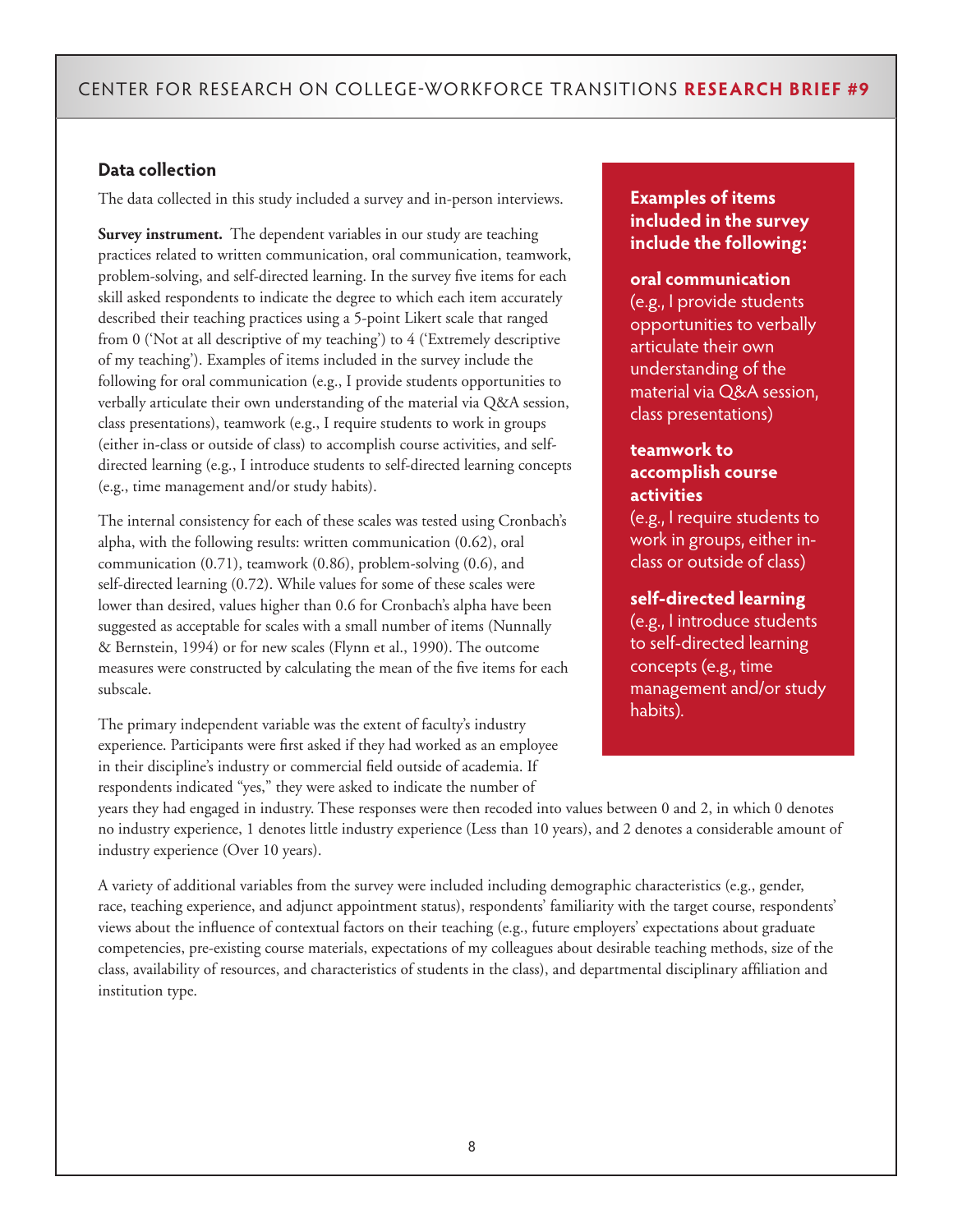**Semi-structured interviews.** Interviews with instructors lasted about 45 minutes and featured 11 questions from a semistructured interview protocol. The questions that elicited information related to the respondents' industry experience (if they in fact had some) included an introductory question about their career pathway leading up to their current position, a question about their general approach to classroom teaching, and a series of questions on the use of the five targeted competencies in their teaching.

**Statistical analyses of survey data**. The survey data were analyzed using a hierarchical linear model (HLM) to take into account the clustered nature of members of our sample nested within institutional and departmental contexts (Bryk & Raudenbush, 1992). The HLM approach attempted to identify the relationship between faculty's industry experience and their emphasis on each skill while controlling for the intercorrelations of faculty backround characteristics (e.g., teaching experience, race, and gender) with other institutional contextual factors (e.g., institution type). The magnitude, direction, and significance level of associations are presented in Table 3.

**Analysis of interview data**. The analysis of interview data involved an inductive process of theme identification, where the first author reviewed the interview transcripts, made margin notes about important details related to industry experience and/or instances where ideas or events related to industry experience were repeated across respondents (Miles, Huberman & Saldana, 2014; Ryan & Bernard, 2003). After several rounds of reliability checking with another study team member and revision to the code list, the entire dataset was reviewed once more and instances of codes within the data were noted in a separate document.

**Limitations.** Results should be read with several limitations in mind. First, both qualitative and quantitative data rely on respondent self-reports. Because these reports have not been validated by observation of actual teaching practices, they may or may not accurately reflect actual faculty behavior. Second, the self-selected nature of the sample precludes a generalization of the results to the larger population of educators in the four cities included in the study, and to broader populations in these disciplines. Finally, the lack of multiple interviews with respondents requires putting considerable weight on a single interview, which may not be an accurate representation of their views over time.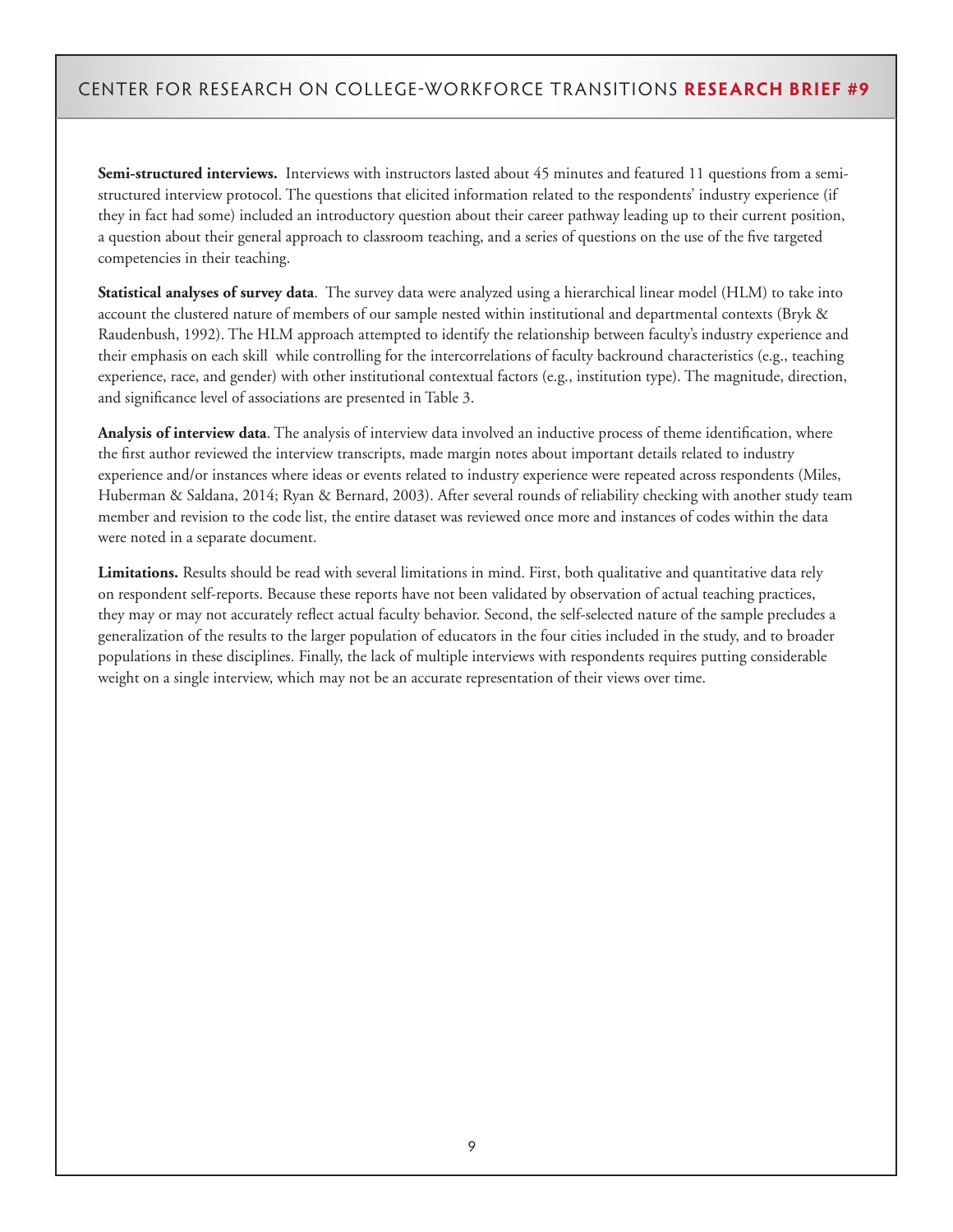## **Results**

### **RQ1: How much did all faculty emphasize the five skills in their teaching practices?**

**Results from analysis of survey data**. Figure 1 and Figure 2 display the descriptive overview of the statistics for measures of emphasis on teaching the targeted cognitive, inter- and intra-personal skills in the classroom by discipline and institution type.

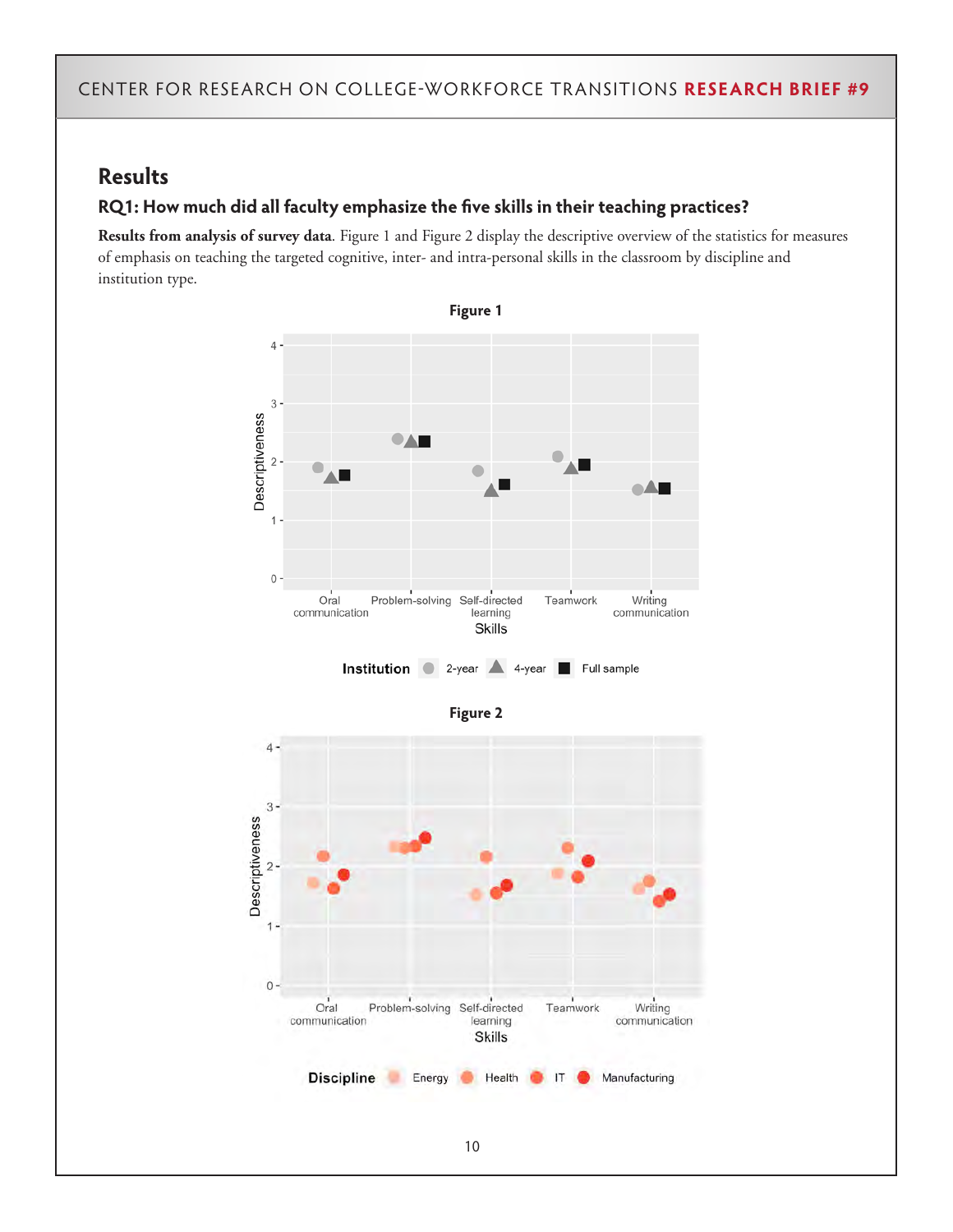Faculty generally reported themselves as placing the highest emphasis on problem-solving among all five skills (*M*=2.35), followed by teamwork (*M*=1.95), oral communication (*M*=1.77), self-directed learning (*M*=1.61), and written communication (*M*=1.54).

Some interesting differences among faculty in different disciplines and institution types are worth noting. Faculty in health care-related disciplines demonstrated, on average, high levels of emphasis than their peers for oral communication (*M*=2.17), teamwork (*M*=2.31), and self-directed learning (*M*=2.16). Another interesting result pertained to variation across institution type, with faculty at four-year institutions tending to focus on skills less in general (see also Table 2).

**Results from analysis of interview data.** Faculty were asked to describe a recent instance where they had taught one or more of the five target skills in the classroom. Of the 93 participants, 77 (82.7%) directly answered the question in the affirmative, which suggests that most faculty in our study sample felt that they emphasized one or more of these skills in their teaching. However, these results should be interpreted with caution since some faculty reported using techniques such as "groupwork" in response to the question,

The relatively low mean scores for these five skills suggest that faculty in our study do not place a strong emphasis on them in their teaching, with most reporting that the survey items describing different instructional methods were between "minimally descriptive" (1) and "somewhat descriptive" (2) of their teaching.

but without then specifying which skills was being taught through groupwork. In other words, some faculty equated a teaching method (i.e., group work) with the underlying competencies that are hypothesized to be practiced and/or learnt during that activity (e.g., teamwork). Research on the difficulties of actually teaching teamwork skills clearly demonstrates that this is not a valid assumption, and that explicit attention to teaching (and providing opportunities for practicing) a given skill is essential (Aarnio, Nieminen, Pyörälä & Lindblom-Ylänne, 2010).

| <b>Skills</b>     |        | <b>Written</b><br>communication<br>skills |        | Oral<br>communication<br>skills |        | <b>Teamwork</b> |        | Problem-<br>solving skills | Self-directed<br>learning |        |
|-------------------|--------|-------------------------------------------|--------|---------------------------------|--------|-----------------|--------|----------------------------|---------------------------|--------|
|                   | M      |                                           | M      |                                 | M      |                 | M      |                            | M                         |        |
|                   | (SD)   | $\eta$                                    | (SD)   | $\eta$                          | (SD)   | $\eta$          | (SD)   | $\eta$                     | (SD)                      | $\eta$ |
| <b>Technology</b> |        |                                           |        |                                 |        |                 |        |                            |                           |        |
| 2-year            | 1.34   | 148                                       | 1.69   | 148                             | 1.87   | 147             | 2.33   | 148                        | 1.72                      | 148    |
| institution       | (0.87) |                                           | (0.93) |                                 | (1.16) |                 | (0.86) |                            | (0.91)                    |        |
| 4-year            | 1.45   | 244                                       | 1.60   | 244                             | 1.80   | 244             | 2.34   | 244                        | 1.44                      | 243    |
| institution       | (1.00) |                                           | (0.91) |                                 | (1.20) |                 | (0.84) |                            | (0.97)                    |        |
| Subtotal          | 1.41   | 392                                       | 1.63   | 392                             | 1.82   | 391             | 2.34   | 392                        | 1.55                      | 391    |
|                   | (0.95) |                                           | (0.92) |                                 | (1.18) |                 | (0.85) |                            | (0.96)                    |        |

| Table 2. Descriptive statistics on emphasis on teaching 5 skills by discipline and institution type |  |  |
|-----------------------------------------------------------------------------------------------------|--|--|
|                                                                                                     |  |  |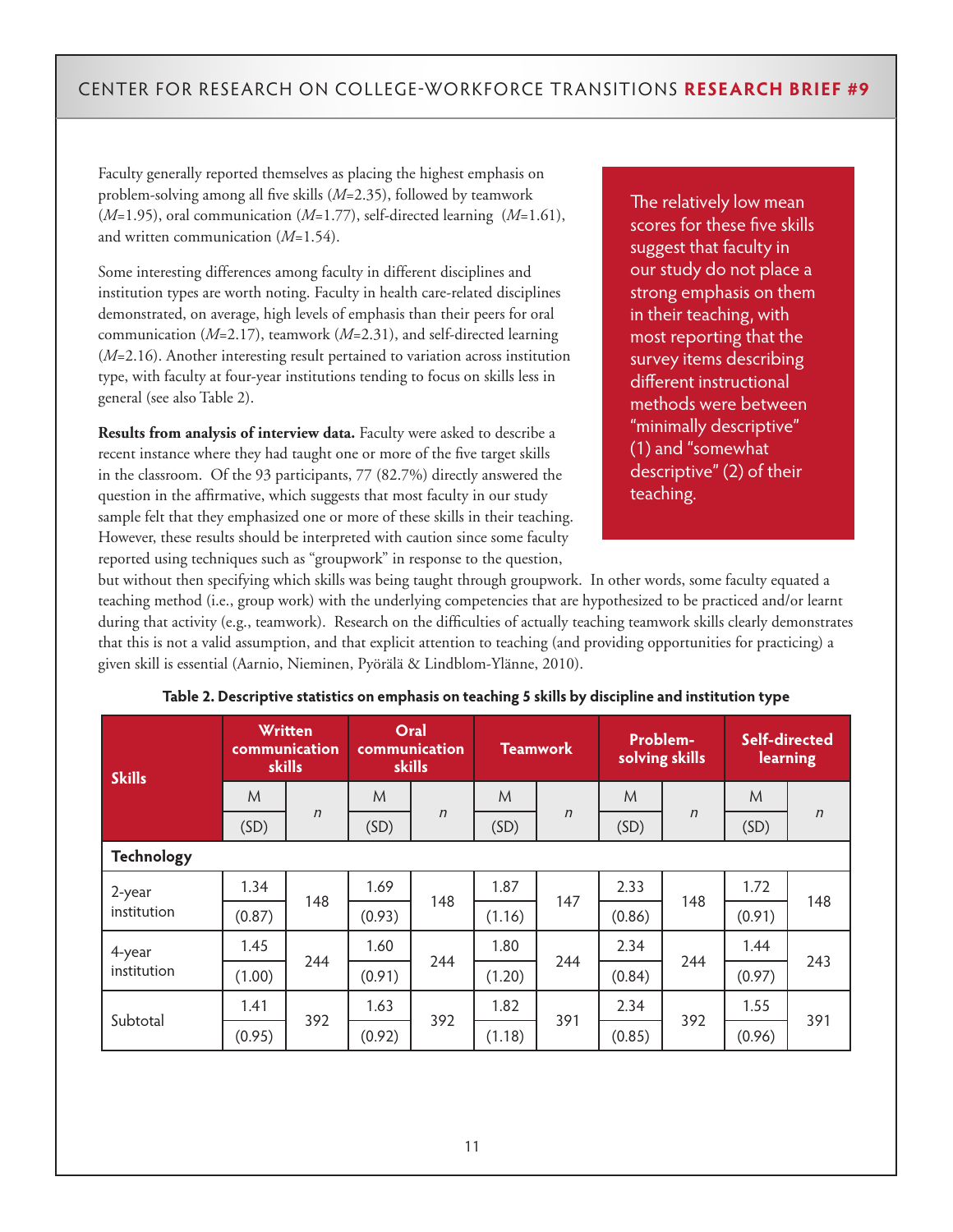| <b>Skills</b>                 |        | Written<br>communication<br><b>skills</b> | communication<br>skills | Oral   |        | <b>Teamwork</b> |        | Problem-<br>solving skills | Self-directed<br>learning |        |
|-------------------------------|--------|-------------------------------------------|-------------------------|--------|--------|-----------------|--------|----------------------------|---------------------------|--------|
|                               | M      |                                           | M                       |        | M      |                 | M      |                            | M                         |        |
|                               | (SD)   | $\eta$                                    | (SD)                    | $\eta$ | (SD)   | $\eta$          | (SD)   | $\boldsymbol{n}$           | (SD)                      | $\eta$ |
| <b>Health</b>                 |        |                                           |                         |        |        |                 |        |                            |                           |        |
| 2-year                        | 1.97   | 55                                        | 2.16                    | 55     | 2.43   | 56              | 2.40   | 56                         | 2.33                      | 56     |
| institution                   | (0.86) |                                           | (0.74)                  |        | (0.98) |                 | (0.87) |                            | (0.97)                    |        |
| 4-year                        | 1.55   | 62                                        | 2.17                    | 61     | 2.20   | 61              | 2.24   | 61                         | 2.01                      | 61     |
| institution                   | (0.93) |                                           | (0.98)                  |        | (1.10) |                 | (0.75) |                            | (0.92)                    |        |
| Subtotal                      | 1.75   | 117                                       | 2.17                    | 116    | 2.31   | 117             | 2.31   | 117                        | 2.16                      | 117    |
|                               | (0.92) |                                           | (0.87)                  |        | (1.05) |                 | (0.81) |                            | (0.95)                    |        |
| <b>Energy</b>                 |        |                                           |                         |        |        |                 |        |                            |                           |        |
| 2-year                        | 1.87   | 45                                        | 2.24                    | 45     | 2.48   | 45              | 2.59   | 45                         | 2.06                      | 45     |
| institution                   | (0.86) |                                           | (0.81)                  |        | (1.10) |                 | (0.76) |                            | (0.97)                    |        |
| 4-year                        | 1.57   | 215                                       | 1.61                    | 216    | 1.75   | 216             | 2.28   | 216                        | 1.41                      | 216    |
| institution                   | (0.82) |                                           | (0.94)                  |        | (1.13) |                 | (0.84) |                            | (0.93)                    |        |
| Subtotal                      | 1.62   | 260                                       | 1.72                    | 261    | 1.88   | 261             | 2.33   | 261                        | 1.52                      | 261    |
|                               | (0.83) |                                           | (0.95)                  |        | (1.16) |                 | (0.83) |                            | (0.97)                    |        |
| <b>Advanced manufacturing</b> |        |                                           |                         |        |        |                 |        |                            |                           |        |
| 2-year                        | 1.47   | 113                                       | 1.97                    | 114    | 2.17   | 114             | 2.51   | 114                        | 1.84                      | 114    |
| institution                   | (0.87) |                                           | (0.84)                  |        | (1.19) |                 | (0.84) |                            | (0.87)                    |        |
| 4-year                        | 1.62   | 83                                        | 1.72                    | 83     | 1.97   | 82              | 2.44   | 83                         | 1.46                      | 83     |
| institution                   | (0.93) |                                           | (0.85)                  |        | (1.15) |                 | (0.73) |                            | (0.95)                    |        |
| Subtotal                      | 1.53   | 196                                       | 1.86                    | 197    | 2.09   | 196             | 2.48   | 197                        | 1.68                      | 197    |
|                               | (0.90) |                                           | (0.85)                  |        | (1.17) |                 | (0.79) |                            | (0.92)                    |        |
| <b>Institution type</b>       |        |                                           |                         |        |        |                 |        |                            |                           |        |
| 2-year                        | 1.52   | 418                                       | 1.90                    | 419    | 2.09   | 419             | 2.39   | 420                        | 1.84                      | 148    |
| institution                   | (0.90) |                                           | (0.89)                  |        | (1.14) |                 | (0.85) |                            | (0.95)                    |        |
| 4-year                        | 1.54   | 710                                       | 1.70                    | 710    | 1.86   | 709             | 2.32   | 710                        | 1.48                      | 243    |
| institution                   | (0.92) |                                           | (0.93)                  |        | (1.16) |                 | (0.81) |                            | (0.96)                    |        |
| Subtotal                      | 1.54   | 1,128                                     | 1.77                    | 1,129  | 1.95   | 1,128           | 2.35   | 1,130                      | 1.61                      | 1,128  |
|                               | (0.91) |                                           | (0.92)                  |        | (1.16) |                 | (0.82) |                            | (0.97)                    |        |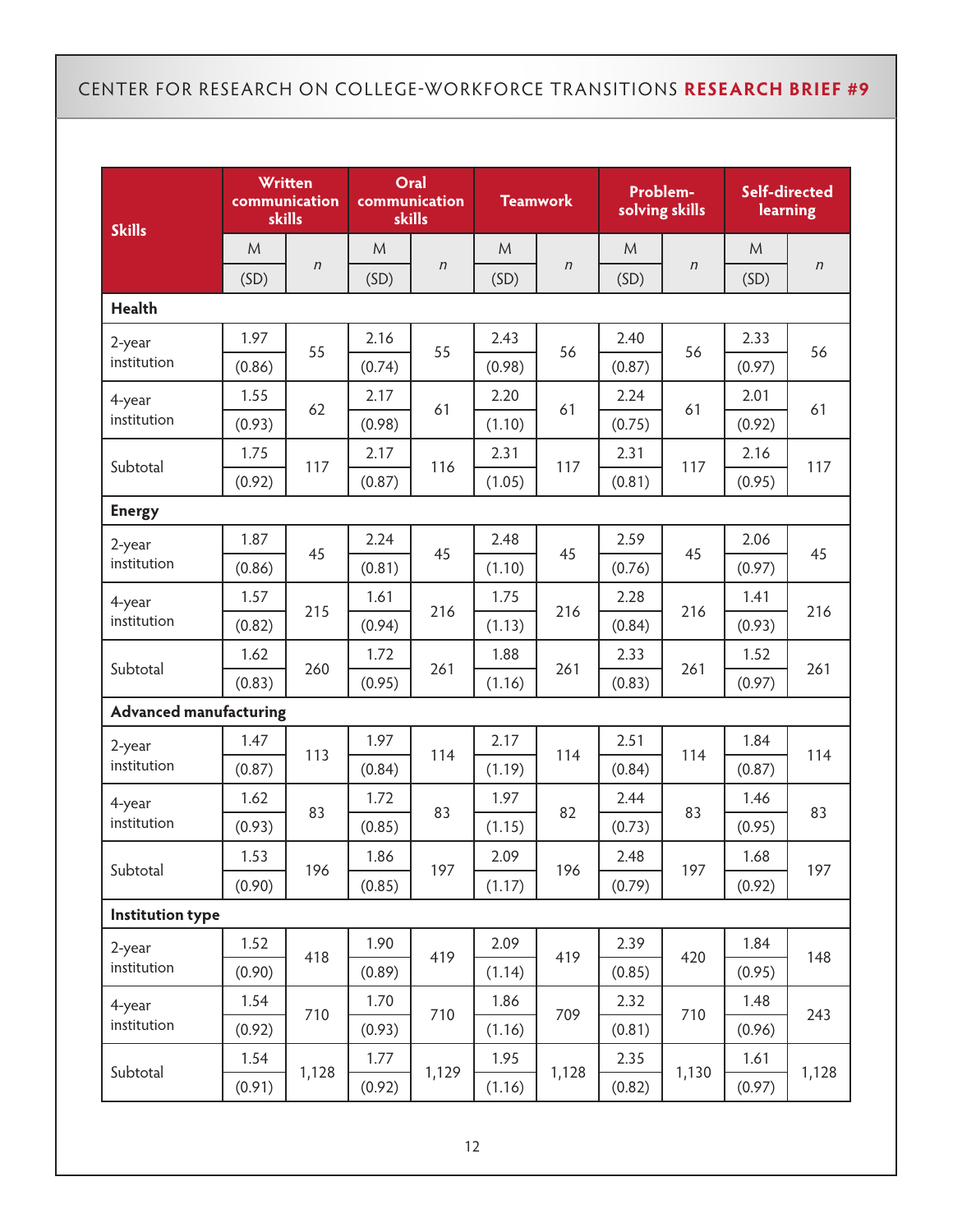### **RQ2: How many faculty have had industry experience?**

**Results from analysis of survey data.** Results from the survey indicate that 23.75% of faculty (*n*=265) reported they had not previously worked in their discipline's industry, whereas 56.63% of them (*n*=632) and 19.62% (*n*=219) reported less than 10 years and more than 10 years of industry experience, respectively (see Table 3).

While comparisons with prior research are difficult given the lack of recent research on the topic, these results vary considerably from analyses of NSOPF data from 2004 (12.9%) and 1988, the latter of which found that approximately 50% of engineering and biology faculty had prior industry experience (Fairweather & Paulson, 1996).

**Results from analysis of interview data.** Next, we report three themes that emerged in the analysis of interview text where respondents discussed their industry experience.

*Industry experience led to recruitment.* In several cases, faculty respondents described how administrators or faculty from a community college or university actively recruited them away from their jobs in industry. For one faculty member in Colorado, he was working on a machining project for NASA when he received a call from a local distributor, who told him, "Russell, we're trying to start a CNC machining program at [NAME] community college." The distributor explained that because Russell had a strong reputation as a programmer and a friendly person, he had thought about him as an excellent candidate for the job, which ultimately led to a full-time position.

*Industry experience was in workplace training*. For several respondents in our study, their experience working in industry had involved conducting workplace training sessions for their firms. In one case, an instructor oversaw management training programs at IBM and Lenovo, and even developed a five-week "boot camp" on management in the technology industry for staff. Through this experience, he felt that he had developed expertise in "knowledge and skills transfer," and found this work fulfilling.

*Academic job as retirement from industry.* An unanticipated theme that respondents discussed was how teaching in a college or university was viewed as retirement from industry. Since most positions for senior professionals teaching after a long career in industry are not full-time, working such a "light load" is amenable to other aspects of retirement such as spending time with family, travel, and so on.

### **RQ3: How, if at all, does industry experience influence if/how faculty emphasize and teach the five skills?**

**Results from analysis of survey data.** In conducting the analysis of survey data, the independent variables of interest were categorized as individual, department, or institution-level factors that may influence teaching practices. The results from the HLM analysis of the data are included in Table 2, and here we highlight some key findings.

*Individual-level characteristics.* First, we found that industry experience was a significant and positive predictor of their teaching three of the five skills included in our study. This suggests that an educator with more experience working in industry or other professional non-academic settings were more likely to emphasize oral communication skills, teamwork, and problem-solving skills in their teaching in contrast to educators who had no such experience in the field.

Another individual-level attribute known to influence teaching behaviors is that of faculty perceptions of the institutional context (Trigwell & Prosser, 1991), and we found that consideration of expectations of their colleagues about desirable teaching methods were positively and significantly related to the five skills in our study. Additionally, faculty who reported being highly attuned to employers' expectations about graduate competencies appeared to prioritize teamwork, problemsolving skills, and self-directed learning.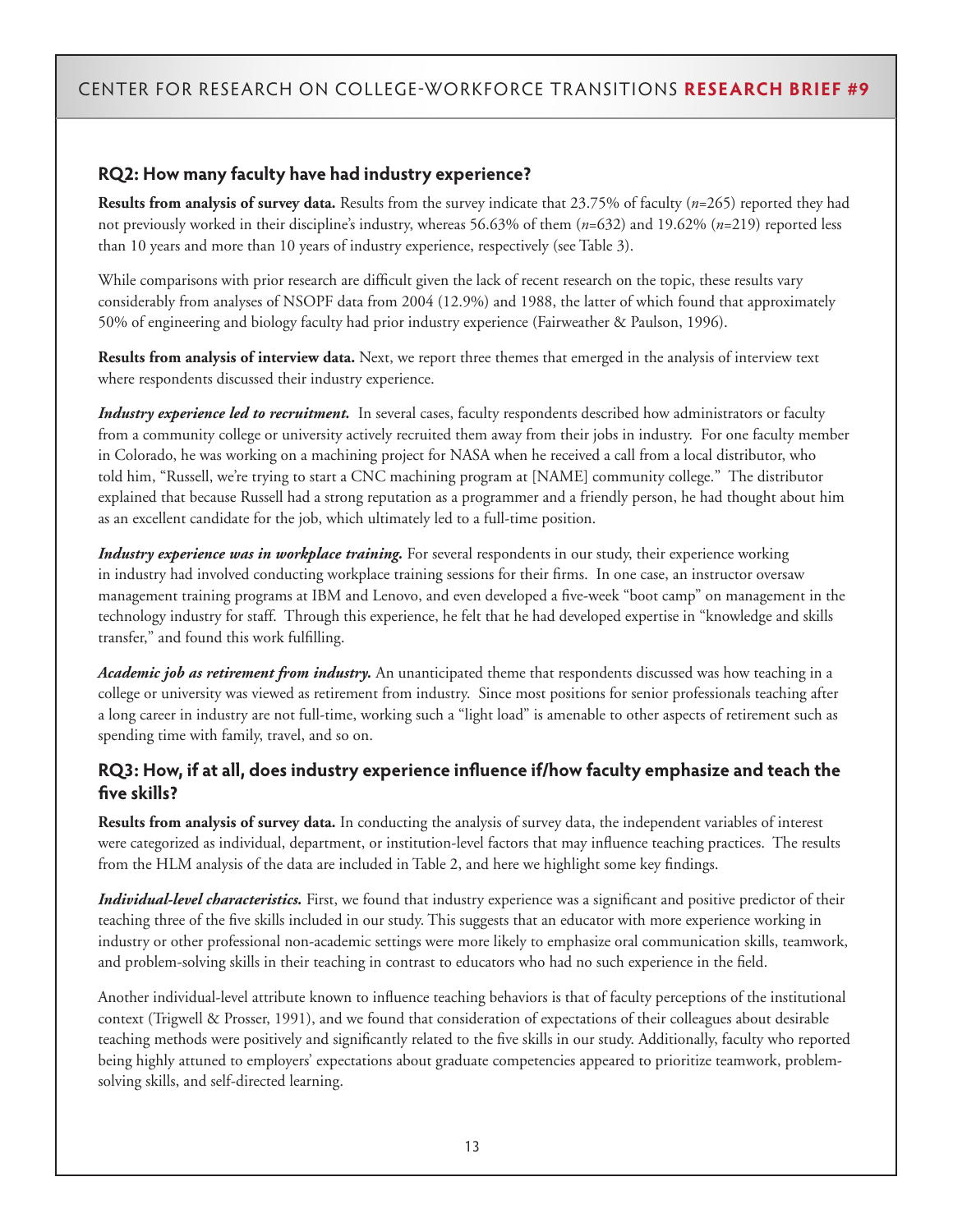Other individual-level attributes of faculty that were significantly and positively associated with the teaching of the target skills included adjunct status and race, which revealed interesting patterns across groups. We observe teamwork skills were incorporated throughout adjunct faculty members' courses to a greater extent. Also, Black faculty members tended to emphasize both communication skills and teamwork. In contrast, Asian faculty showed less emphasis on teaching problem-solving skills and white faculty members were less likely to emphasize problem-solving and self-directed learning.

*Department-level and institution-level contexts.* Two departmental and institutional variables were included in the study – that of department or disciplinary affiliation, and also institution type (two- or four-year). At the department level, faculty in information technology placed significantly less emphasis on written communication. At the institution level, educators at the two-year institutions tended to emphasize self-directed learning more than those at four-year institutions.

**Results from analysis of interview data.** Analyses of interview transcripts revealed several themes regarding the relationship between industry experience and teaching. Here we briefly outline four most frequently reported themes.

*Industry experience informs design of activities to simulate real-world situations*. The most frequently referenced link between industry experience and college teaching was how work experience led instructors to realize the importance of classroom activities that simulated authentic problems as much as possible. In one case an engineering instructor created course projects that "simulate how an oil and gas company develops project ideas," while a computer science instructor spoke about "trying to simulate the actual work environment that they're planning to go into as closely as possible."

#### *Industry experience leads to emphasis of divergent over convergent*

*thinking.* In psychology there is a distinction between two modes of thinking, especially in relation to creativity. One of these modes is divergent thinking, which refers to open-ended brainstorming where no single solution exists, in contrast to convergent thinking that is focused on finding one "correct" solution to a problem (e.g., Colzato, Szapora & Hommel, 2012). Several respondents in our study spoke about how their experiences in the workplace with complex, open-ended problems inspired them to teach their students in ways that cultivated divergent thinking.

#### *Industry experience informs emphasis on practicality in service of student*

*future careers*. For some instructors teaching in two-year institutions, one of the lenses through which they viewed their teaching was whether or not it was going to help their students get a job after graduation. This focus was due in part to their recognition that most students were interested in

Several respondents in our study spoke about how their experiences in the workplace with complex, open-ended problems inspired them to teach their students in ways that cultivated divergent thinking.

improving their lot in life via a promotion, a career change, or a better job. In response to this perceived goal of their students, some spoke of using their industry experience and contacts to motivate students and provide them with cuttingedge insights.

*Industry experience leads to instructors avoiding the "spoon-feeding" of information*. Finally, some instructors spoke of their desire to teach students in a way where they were forced to wrestle with complex problems, since this is the nature of the challenges they will face in the workplace. Closely related to the aforementioned goal of cultivating students' skills in divergent thinking, this theme speaks more to the desire to not "spoon-feed" students information but to alter the way they approach learning itself.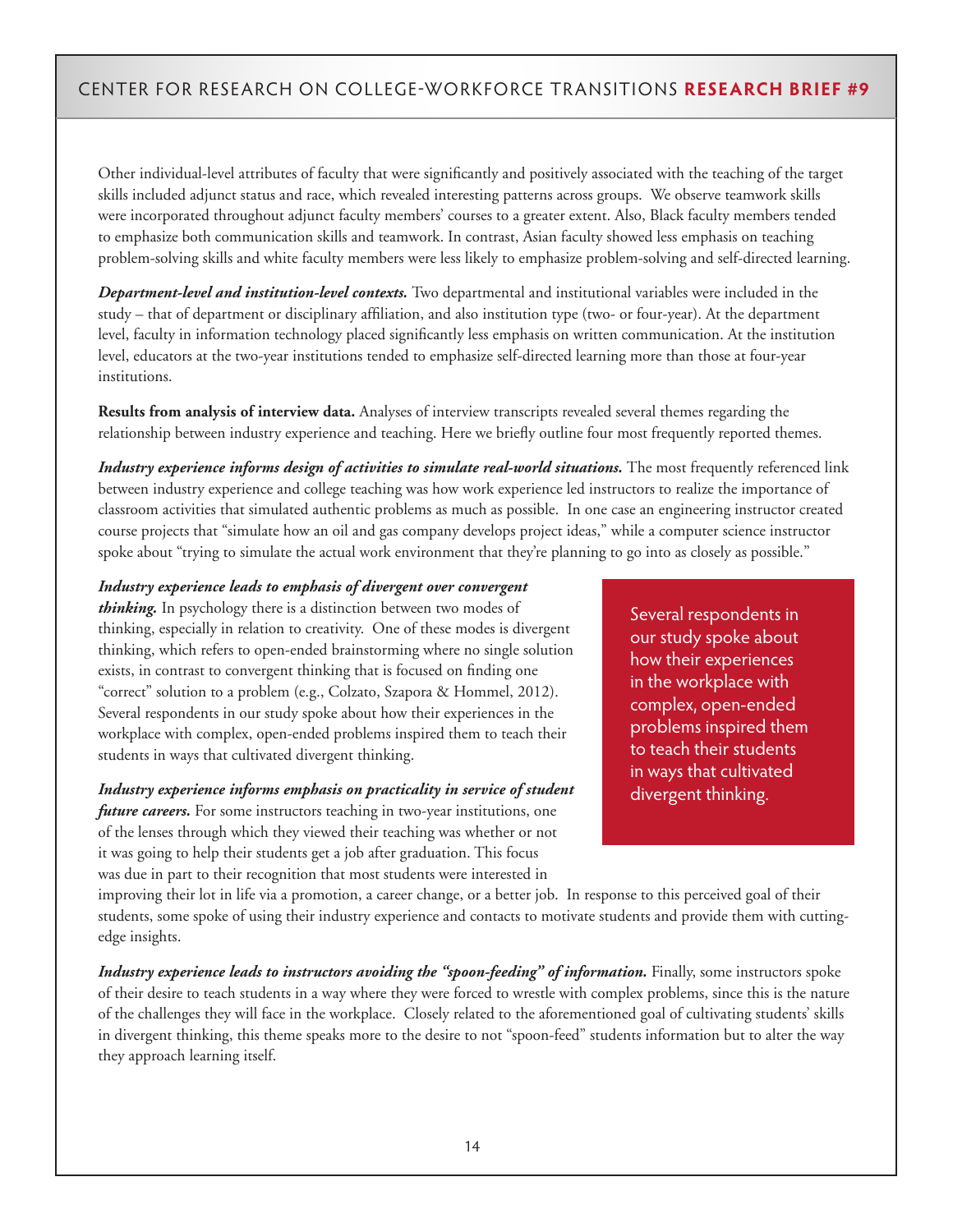| <b>Fixed effects</b>                                                    | Written<br>communication<br>skills | Oral<br>communication<br>skills | <b>Teamwork</b> | Problem-<br>solving skills | Self-directed<br>learning |
|-------------------------------------------------------------------------|------------------------------------|---------------------------------|-----------------|----------------------------|---------------------------|
| Individual-level characteristics                                        |                                    |                                 |                 |                            |                           |
| Industry experience                                                     |                                    | 0.106                           | 0.165           | 0.091                      |                           |
| Future employers'<br>expectations about<br>graduate competencies        |                                    |                                 | 0.132           | 0.128                      | 0.073                     |
| Expectations of my<br>colleagues about<br>desirable teaching<br>methods | 0.104                              | 0.109                           | 0.138           | 0.065                      | 0.117                     |
| Size of the class                                                       |                                    | 0.063                           |                 |                            |                           |
| Availability of<br>resources                                            | 0.074                              |                                 |                 |                            |                           |
| Characteristics of<br>students in the class                             |                                    | 0.069                           |                 | 0.106                      | 0.068                     |
| Familiarity with target<br>course                                       |                                    | $-0.077$                        |                 |                            |                           |
| Adjunct status                                                          |                                    |                                 | 0.169           |                            |                           |
| Female                                                                  |                                    | 0.197                           |                 |                            | 0.118                     |
| Asian                                                                   |                                    |                                 |                 | $-0.180$                   |                           |
| <b>Black</b>                                                            | 0.304                              | 0.335                           | 0.414           |                            |                           |
| White                                                                   |                                    |                                 |                 | $-0.255$                   | $-0.254$                  |
| Department-level context                                                |                                    |                                 |                 |                            |                           |
| Information technology                                                  | $-0.178$                           |                                 |                 |                            |                           |
| Institution-level context                                               |                                    |                                 |                 |                            |                           |
| Four-year institution                                                   |                                    |                                 |                 |                            | $-0.271$                  |

| Table 3. Three-level HLM estimates for skills-focused instruction |
|-------------------------------------------------------------------|
|-------------------------------------------------------------------|

*Note.* Estimated coefficients are presented in the Table. Colors denotes significance level as follows.

 $\blacksquare$  *p* < 0.5  $\blacksquare$  *p* < 0.01  $\blacksquare$  *p* < 0.001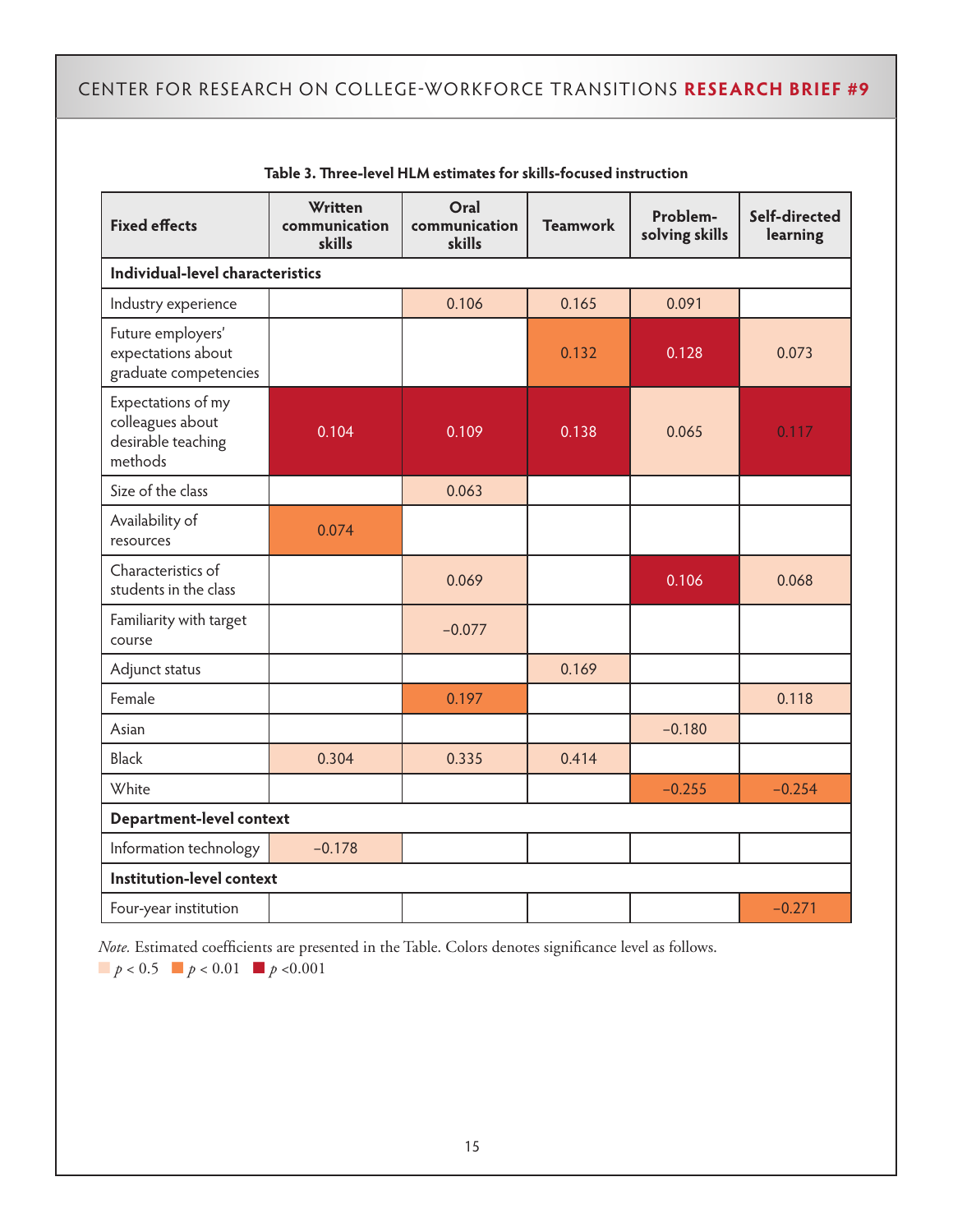## **Discussion**

In this report we present evidence regarding one of the most prevalent and influential issues facing higher education – whether or not college students are developing the "soft" skills required for them to success in school, work and life.

## **Contributions to the literature on industry experience and faculty teaching**

One of the primary contributions of this study is the documentation of how much postsecondary instructors emphasize certain skills in the classroom. Our survey indicates that faculty respondents placed the highest emphasis on teaching their students problem-solving skills followed by teamwork, oral communication, self-directed learning, and written communication. The data indicate that faculty generally did not place a strong emphasis on these skills in the classroom, however, and described different skills-focused modes of teaching as being "minimally" or "somewhat" descriptive of their teaching, suggesting that considerable room for improvement exists on the question of skills-based instruction.

Our data also provide new insights into nuances of skills-focused instruction, which highlighted a focus on divergent thinking, a commitment to student career success, and the embrace of real-world simulations and problems. An important question for higher education professionals to consider is the degree to which these orientiations can be taught (via professional development) and which require actual industry experience. In particular, we suggest that learning more about the precursors to an appreciation of divergent thinking is especially important for the field.

The data also indicate that among our study sample, industry experience does indeed lead to a greater emphasis on the three of the five targeted skills compared to those with no non-academic professional experience. An interesting finding is that industry experience was positively associated with only oral communication skills, teamwork, and problem-solving, which raises questions about why industry experience enhances the use of these skills and not the others (e.g., written communication and self-directed learning)? However, another finding from this study is that the relationship between industry experience and teaching the five targeted skills is not a strong one – as faculty reported relatively low rates of emphasizing these skills in the classroom. Furthermore, it is important to note that given the

Industry experience does lead to a greater emphasis on three of the five skills in our study: oral communication, teamwork, and problemsolving.

nature of these data (i.e., self-reported skills emphases in the classroom), it is not possible to draw conclusions regarding the specific pedagogical strategies being used or their ultimate efficacy with respect to student learning.

Furthermore, our findings provide some important details regarding the ways in which industry experience can influence an instructor. Instead of simply providing them with a storehouse of anecdotes or a general predisposition to handson learning (Fairweather & Paulsen, 1996; Harmer, 2009; Luft & Vidoni, 2000), our analyses indicate that industry experience also enhances their prospects for being recruited to teach at the college level, often involved experiences with workplace training, and also led to some viewing their teaching job as a form of retirement from industry.

Finally, we highlight results from this study that reinforce the fact that individual-level factors (e.g., industry experience) do not unilaterally dictate an instructor's behaviors in the classroom. The evidence on this point are overwhelming, demonstrating how disciplinary norms (Stark, 2000; Umbach, 2007), features of departmental procedures and norms (Trigwell & Prosser, 1991), and aspects of the curriculum (Hora, 2016) all play a role in shaping how instructors approach their teaching. The analyses in our study show that two aspects of the what could be considered the social environment (i.e., what colleagues think are desirable teaching methods, employers' expectations of graduate skills) are significant predictors of skills-focused instruction. These results raise questions for future study, but should also reinforce the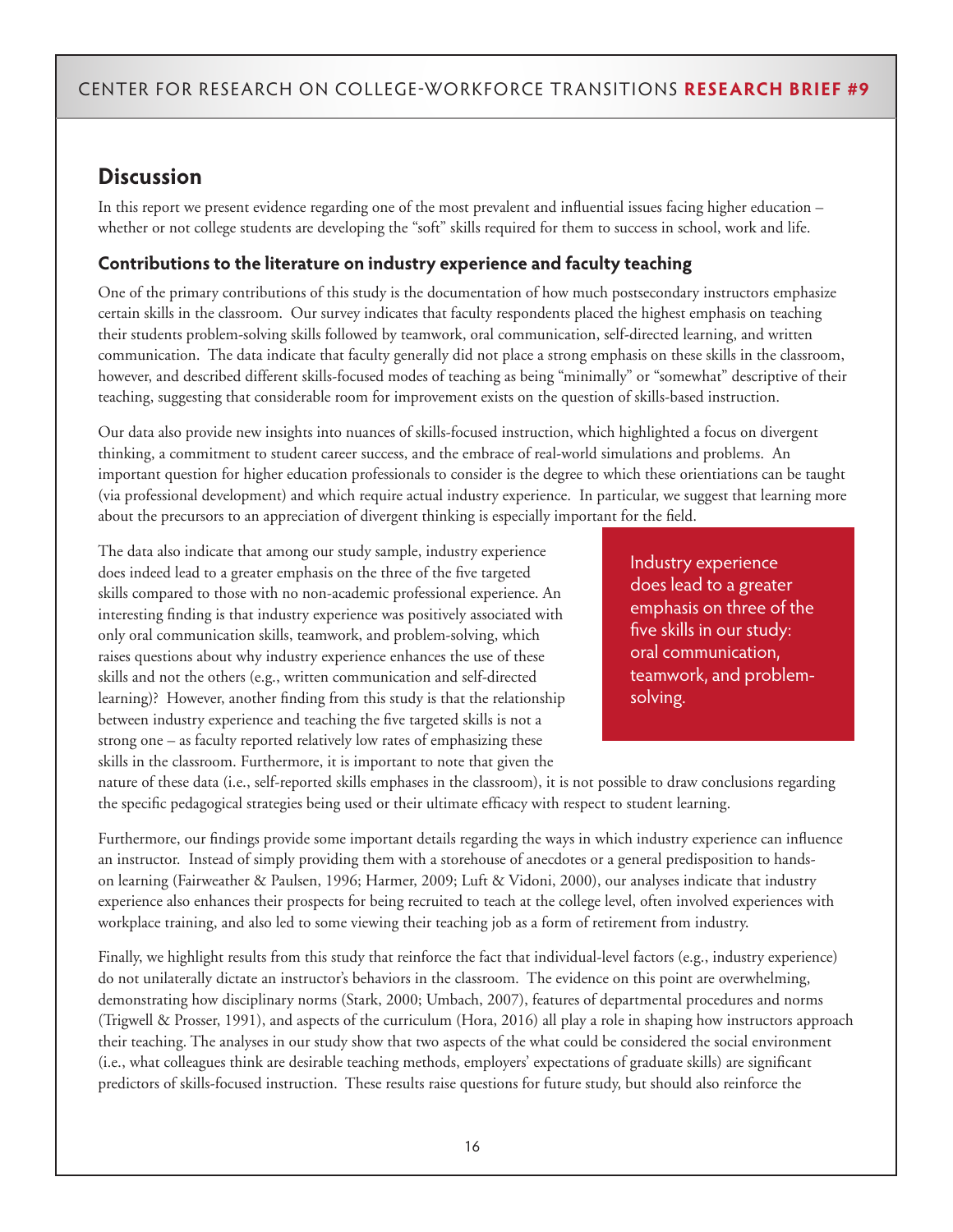limitations, if not the fallacy, of single variable explanations of complex human behaviors, which remains the dominant model of causality in the social sciences (Martin, 2003). Besides industry experience acting as a significant predictor of skills-focused teaching, so too are variables such as appointment type, race, perceptions of the institutional context, disciplinary affiliation and institution type – all of which make clear that teaching cannot be explained or predicted by a single variable. This fact alone should put to rest overly simplistic policy initiatives that see industry experience as the sole criterion required to enhance teaching and learning in higher education.

## **Conclusions**

Given growing angst about student employability and striving to provide college students with a "robot proof" education, we anticipate that the degree to which faculty are emphasizing cognitive, intra- and inter-personal skills in the classroom will continue to be one of the most pressing issues facing higher education in the early  $21<sup>st</sup>$  century. While our data do indicate that industry experience does have a positive relationship to skills-focused instruction, we strongly urge policymakers (whether in state legislatures or in a Dean's office) to avoid the "magic bullet" solution of simply hiring more non-academics to teach in the college classroom. Simply hiring more professionals with ample non-academic professional experience – without adequate training in educational theory and practice – is an incredibly short-sighted response to a complex situation. We urge postsecondary leaders and policymakers to recognize that teaching is not solely about sharing insights, anecdotes and problems from the "real-world." Instead, it entails the difficult craft of designing appropriate yet challenging learning situations that engage students with the material, one another, and themselves. To design such spaces for learning and growth is no small task, and to truly prepare students for the unpredictable and contested social, political, and economic conditions of the mid-21<sup>st</sup> century, we will need educators who have a strong foundation in the science of learning and a first-hand appreciation of the communities, workplaces, and social spaces where our students live and work.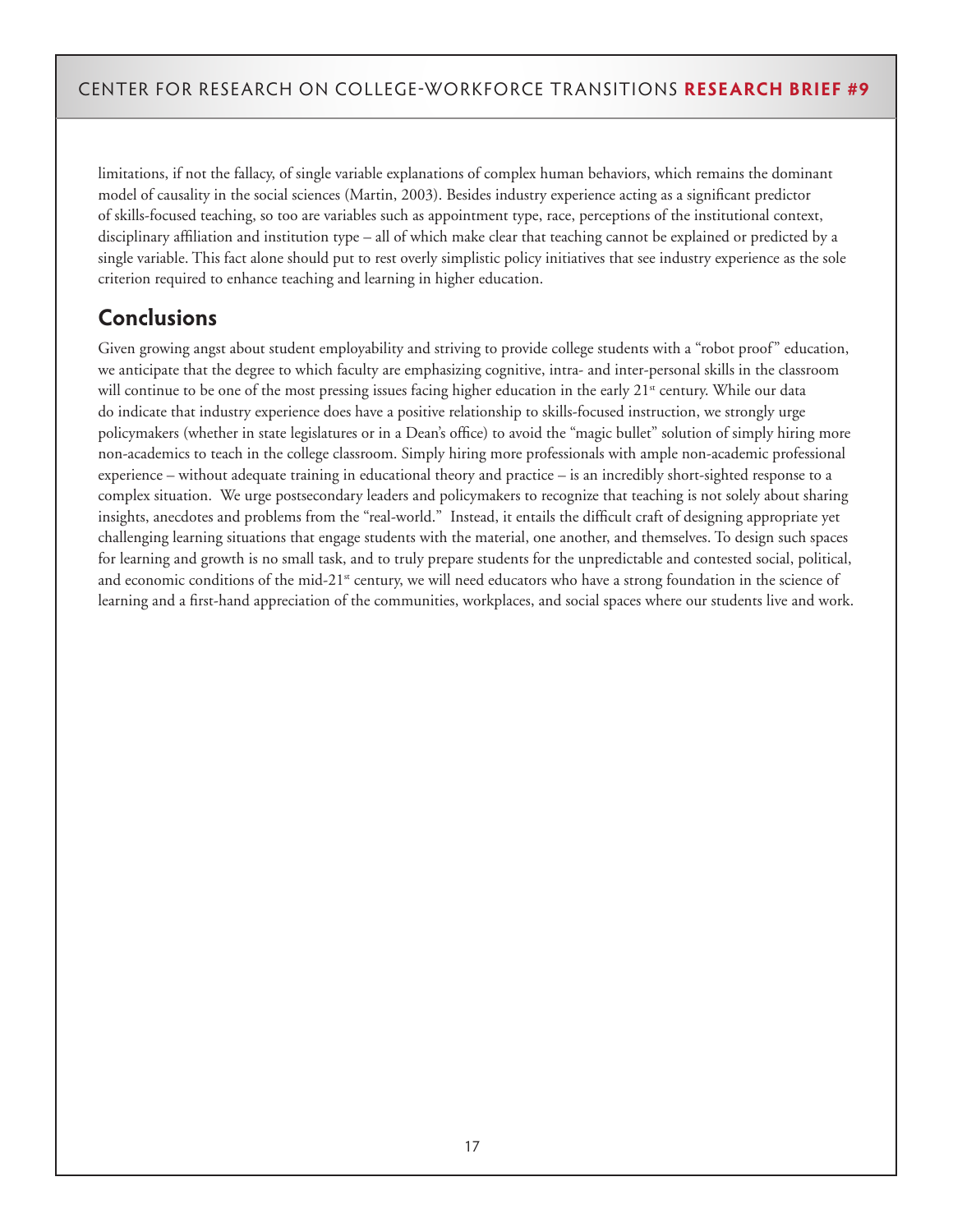### **References**

Aarnio, M., Nieminen, J., Pyörälä, E., & Lindblom-Ylänne, S. (2010). Motivating medical students to learn teamwork skills. *Medical Teacher, 32*(4), e199-e204.

Aoun, J.E. (2017). *Robot proof: Higher education in the age of artificial intelligence*. Cambridge, MA: MIT Press.

Aragón, O. R., Dovidio, J. F., & Graham, M. J. (2017). Colorblind and multicultural ideologies are associated with faculty adoption of inclusive teaching practices*. Journal of Diversity in Higher Education, 10*(3), 201–215

Barsalou, L. W. (2010). Grounded cognition: Past, present, and future. *Topics in cognitive science*, *2*(4), 716-724.

Beck, M. (January 23, 2015). Scott Walker proposes way for 'real life experience' to qualify for teaching license. *Wisconsin State Journal*.

Bernard, H. R. (2011). *Research methods in anthropology: Qualitative and quantitative approaches.* 5th edn. Walnut Creek, CA: AltaMira.

Birnbaum, R. (2000). The life cycle of academic management fads. *The Journal of Higher Education*, *71*(1), 1-16.

Burns, T. J. (2012). Does the instructor's experience as a practitioner affect the purpose and content of the undergraduate systems analysis and design course? *Information Systems Education Journal*, *10*(1), 37.

Business Higher Education Forum. (2011). *Aligning education and workforce goals to foster economic development. Proceedings from cities for success: A BHEF leadership summit*. Washington, DC: Business Higher Education Forum.

Bryk, A. S., & Raudenbush, S. W. (1992). *Hierarchical linear models*. Newbury Park, CA: Sage.

Carnevale, A. P., Smith, N., & Melton, M. (2011). *STEM: Science Technology Engineering Mathematics*. Washington, DC: Georgetown University Center on Education and the Workforce.

Chi, M. T., & Wylie, R. (2014). The ICAP framework: Linking cognitive engagement to active learning outcomes. *Educational Psychologist, 49*(4), 219-243.

Coburn, C. E., & Turner, E. O. (2012). The practice of data use: An introduction. *American Journal of Education*, *118*(2), 99-111.

Colzato, L. S., Szapora, A., & Hommel, B. (2012). Meditate to create: the impact of focused-attention and openmonitoring training on convergent and divergent thinking. *Frontiers in Psychology*, *3*, 116.

Creswell, J. W. (2014). *Research design: Qualitative, quantitative, and mixed methods approaches.* Thousand Oaks, CA: Sage.

Deming, D. J. (2017). The growing importance of social skills in the labor market. *The Quarterly Journal of Economics*, *132*(4), 1593-1640.

Fairweather, J., & Paulson, K. (1996). Industrial experience: Its role in faculty commitment to teaching. *Journal of Engineering Education, 85(*3), 209-215.

Flynn, B. B., Sakakibara, S., Schroeder, R. G., Bates, K. A., & Flynn, E. J. (1990). Empirical research methods in operations management. *Journal of operations management, 9*(2), 250-284.

Ford, K. A. (2011). Race, gender, and bodily (mis) recognitions: Women of color faculty experiences with White students in the college classroom. *The Journal of Higher Education, 82*(4), 444-478.

Gasper, C., & Lipinski, J. (2016). Industry experience: Enhancing a professor's ability to effectively teach in higher education. *Journal of Education and Human Development, 5*(3), 63-67.

Groves, R. M. (2006). Nonresponse rates and nonresponse bias in household surveys. *Public Opinion Quarterly, 70*(5), 646-675.

Grubb, W. N., & Lazerson, M. (2005). Vocationalism in higher education: The triumph of the education gospel. *The Journal of Higher Education*, *76*(1), 1-25.

Harmer, B. (2009). Teaching in a contextual vacuum: lack of prior workplace knowledge as a barrier to sensemaking in the learning and teaching of business courses. *Innovations in Education & Teaching International, 46*(1), 41–50.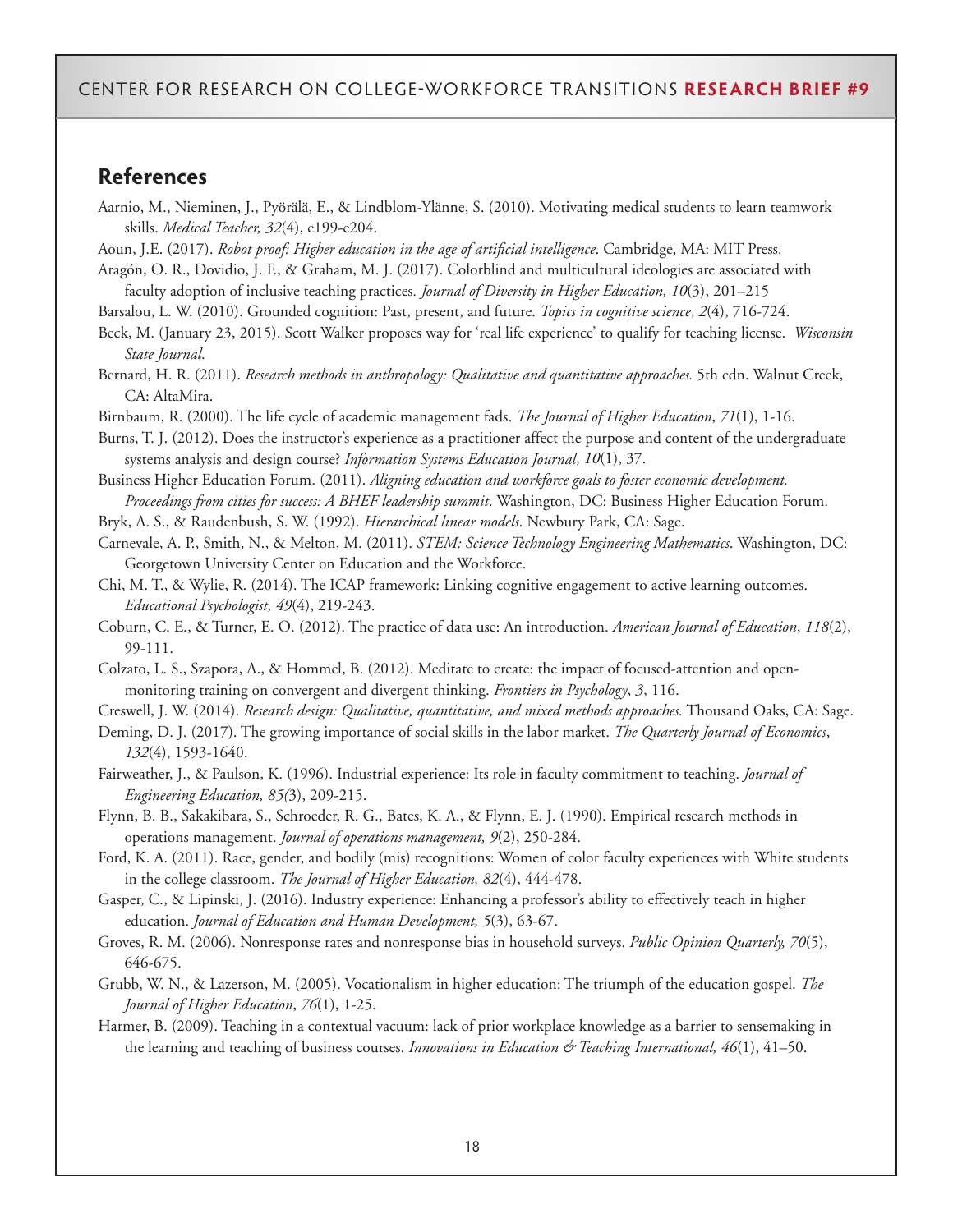Hativa, N., & Goodyear, P. (Eds.) (2001). *Teacher thinking, beliefs, and knowledge in higher education*. Norwell, MA: Kluwer Academic Publishers.

Heckman, J. J., & Kautz, T. (2012). Hard evidence on soft skills. *Labour economics*, *19*(4), 451-464.

Hmelo-Silver, C. E. (2004). Problem-based learning: What and how do students learn?. *Educational Psychology Review*, *16*(3), 235-266.

Hora, M. T., Smolarek, B. B., Martin, K. N., & Scrivener, L. (2019). Exploring the situated and cultural aspects of communication in the professions: Implications for teaching, student employability, and equity in higher education. *American Educational Research Journal, 56*(6), 2221-2261.

Hora, M. T. (2016). Navigating the problem space of academic work: How workload and curricular affordances shape STEM faculty decisions about teaching and learning. *AERA Open, 2*(1), 2332858415627612.

Hora, M., Benbow, R., & Oleson, A. (2016). *Beyond the skills gap: Preparing college students for life and work*. Cambridge, MA: Harvard Education Press.

Hubbard, S. M., & Stage, F. K. (2009). Attitudes, perceptions, and preferences of faculty at Hispanic serving and predominantly Black institutions. *The Journal of Higher Education*, *80*(3), 270-289.

Kane, R., Sandretto, S., & Heath, C. (2002). Telling half the story: A critical review of research on the teaching beliefs and practices of university academics. *Review of educational research*, *72*(2), 177-228.

Kember, D. (1997). A reconceptualisation of the research into university academics' conceptions of teaching. *Learning and instruction*, *7*(3), 255-275.

Klein, G. (2008). Naturalistic decision making. *Human Factors*, *50*(3), 456-460.

Lattuca, L. R., Terenzini, P. T., Harper, B. J., & Yin, A. C. (2010). Academic environments in detail: Holland's theory at the subdiscipline level. *Research in Higher Education*, *51*(1), 21-39.

Lindblom-Ylänne, S., Trigwell, K., Nevgi, A., & Ashwin, P. (2006). How approaches to teaching are affected by discipline and teaching context. *Studies in Higher Education, 31*(03), 285-298.

Lortie, D. C. (1975). *Schoolteacher: A sociological study*. Chicago, IL: University of Chicago Press.

Luft, V. D., & Vidoni, K. L. (2000). Educator externships: how classroom teachers can acquire business and industry experience. *The Clearing House: A Journal of Educational Strategies, Issues and Ideas, 74*(2), 81-83.

Martin, J. L. (2003). What is field theory? *American Journal of Sociology*, *109*(1), 1-49.

Mazur, E. (2009). Farwell, lecture? *Science, 323*, 50–51.

McAlpine, L., Weston, C., Timmermans, J., Berthiaume, D., & Fairbank-Roch, G. (2006). Zones: Reconceptualizing teacher thinking in relation to action. *Studies in Higher Education*, *31*(5), 601-615.

Menges, R. J., & Austin, A. E. (2001). Teaching in higher education (pp. 1122–1156). In V. Richardson (Ed.), *Handbook of research on teaching* (4th ed.). Washington DC: American Education Research Association.

Miles, M. B., Huberman, A. M., & Saldaña, J. (2014). Qualitative data analysis: A methods sourcebook. 3rd. ed: *Thousand Oaks, CA: Sage*.

Milwaukee Area Technical College. Retrieved from: [http://tlc.matc.edu/index.php/faculty-quality-assurance-system-fqas/](http://tlc.matc.edu/index.php/faculty-quality-assurance-system-fqas/new-faculty-full-time-and-part-time/) [new-faculty-full-time-and-part-time/](http://tlc.matc.edu/index.php/faculty-quality-assurance-system-fqas/new-faculty-full-time-and-part-time/)

Myers, C. (2008). College faculty and the scholarship of teaching: Gender differences across four key activities. *Journal of the Scholarship of Teaching and Learnin*g, 38-51.

Narayanan, T. R. (2009). Academia–industry partnership: an impetus for strengthening teaching and research in higher education institutions. *Current Science, 96*(3), 343–346.

Nasab, A.S. & Lorenz, J.J. (2003). *Merits of faculty internship in industry – a valuable experience*. Proceedings of the 2003 American Society for Engineering Education Annual Conference & Exposition. American Society for Engineering Education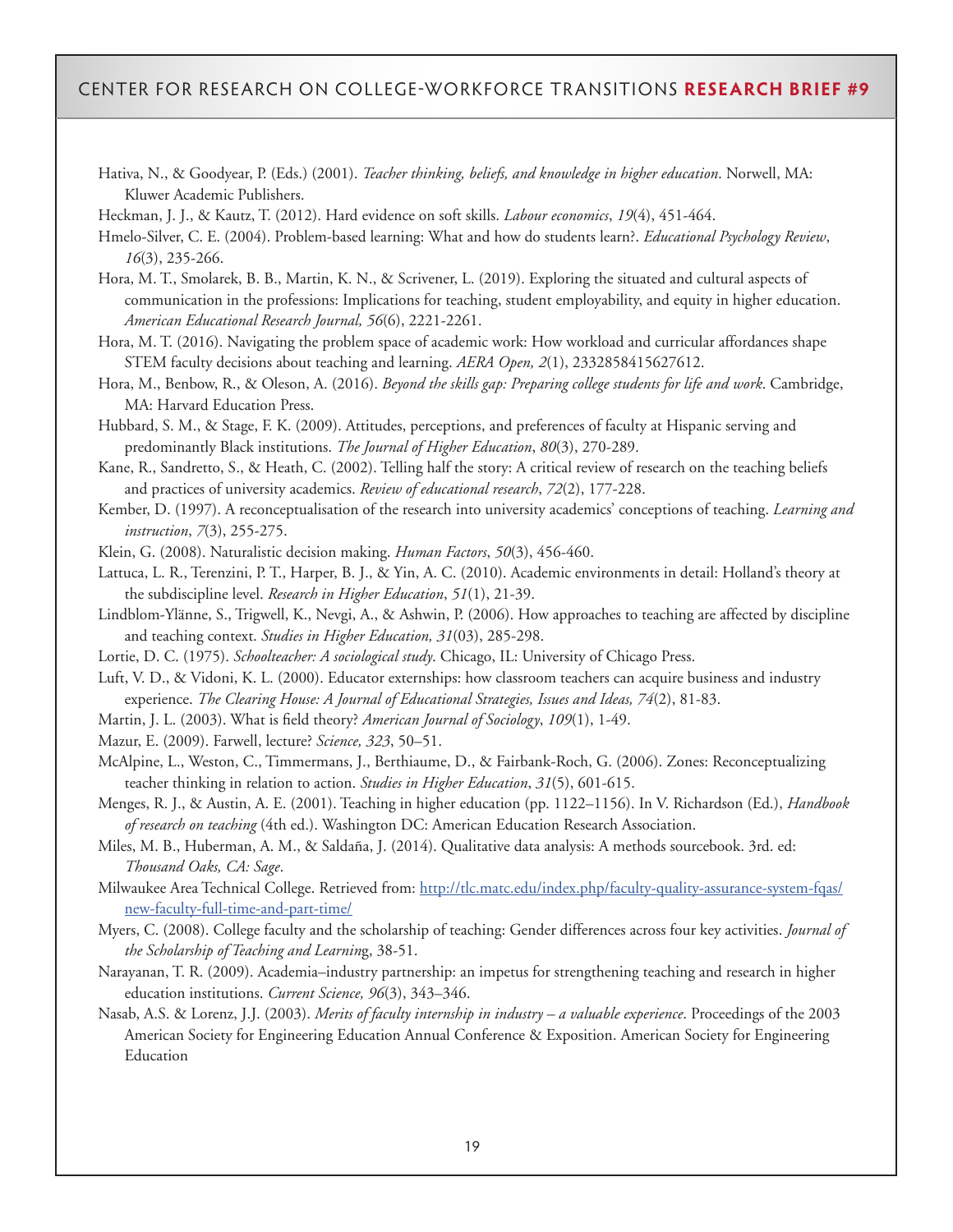National Center for Education Statistics (2020). National Study of Postsecondary Faculty. Retrieved from: [https://nces.](https://nces.ed.gov/surveys/nsopf/) [ed.gov/surveys/nsopf/](https://nces.ed.gov/surveys/nsopf/)

Nunnally J.C. & Bernstein I.H. (1994) *Psychometric Theory,* 3rd edn. McGraw‐Hill Inc, New York.

Oleson, A., & Hora, M. T. (2014). Teaching the way they were taught? Revisiting the sources of teaching knowledge and the role of prior experience in shaping faculty teaching practices. *Higher Education, 68*(1), 29-45.

Phelan, K. V., Mejia, C., & Hertzman, J. (2013). The industry experience gap: Hospitality faculty perceptions of the importance of faculty industry experience. *Journal of Hospitality & Tourism Education*, *25*(3), 123-130.

Rothwell, J. (2013). *The hidden STEM economy*. Metropolitan Policy Program at Brookings.

Ryan, G. W., & Bernard, H. R. (2003). Techniques to identify themes. *Field methods, 15*(1), 85-109.

Savitz-Romer, M., Rowan-Kenyon, H. T., & Fancsali, C. (2015). Social, emotional, and affective skills for college and career success. *Change: The Magazine of Higher Learning*, *47*(5), 18-27.

Smart, J. C., & Umbach, P. D. (2007). Faculty and academic environments: Using Holland's theory to explore differences in how faculty structure undergraduate courses. *Journal of College Student Development*, *48*(2), 183-195.

Stark, J. S. (2000). Planning introductory college courses: Content, context, and form. *Instructional Science, 28*, 413–438.

Stolzenberg, E. B., Eagan, M. K., Zimmerman, H. B., Berdan Lozano, J., Cesar-Davis, N. M., Aragon, M. C., & Rios-Aguilar, C. (2019). *Undergraduate teaching faculty: The HERI faculty survey 2016-2017.* Los Angeles: Higher Education Research Institute, UCLA.

Tennant, S., Murray, M., Forster, A., & Pilcher, N. (2015). Hunt the shadow not the substance: the rise of the career academic in construction education. *Teaching in Higher Education*, *20*(7), 723-737.

Tomlinson, M., & Holmes, L. (Eds.). (2016). *Graduate employability in context: Theory, research and debate*. Springer.

Trigwell, K., & Prosser, M. (1991). Improving the quality of student learning: the influence of learning context and student approaches to learning on learning outcomes. *Higher education*, *22*(3), 251-266.

Umbach, P. D. (2007). How effective are they? Exploring the impact of contingent faculty on undergraduate education. *The Review of Higher Education, 30*(2), 91-123.

Urciuoli, B. (2008). Skills and selves in the new workplace. *American Ethnologist*, *35*(2), 211-228.

U. S. Bureau of Labor Statistics (USBLS)(2016, May). Metropolitan and nonmetropolitan area occupational employment and wage estimates. Retrieved from <https://www.bls.gov/oes/current/oessrcma.htm>.

Wolff, R., & Booth, M. (2017). Bridging the gap: Creating a new approach for assuring 21st century employability skills. *Change: The Magazine of Higher Learning*, *49*(6), 51-54.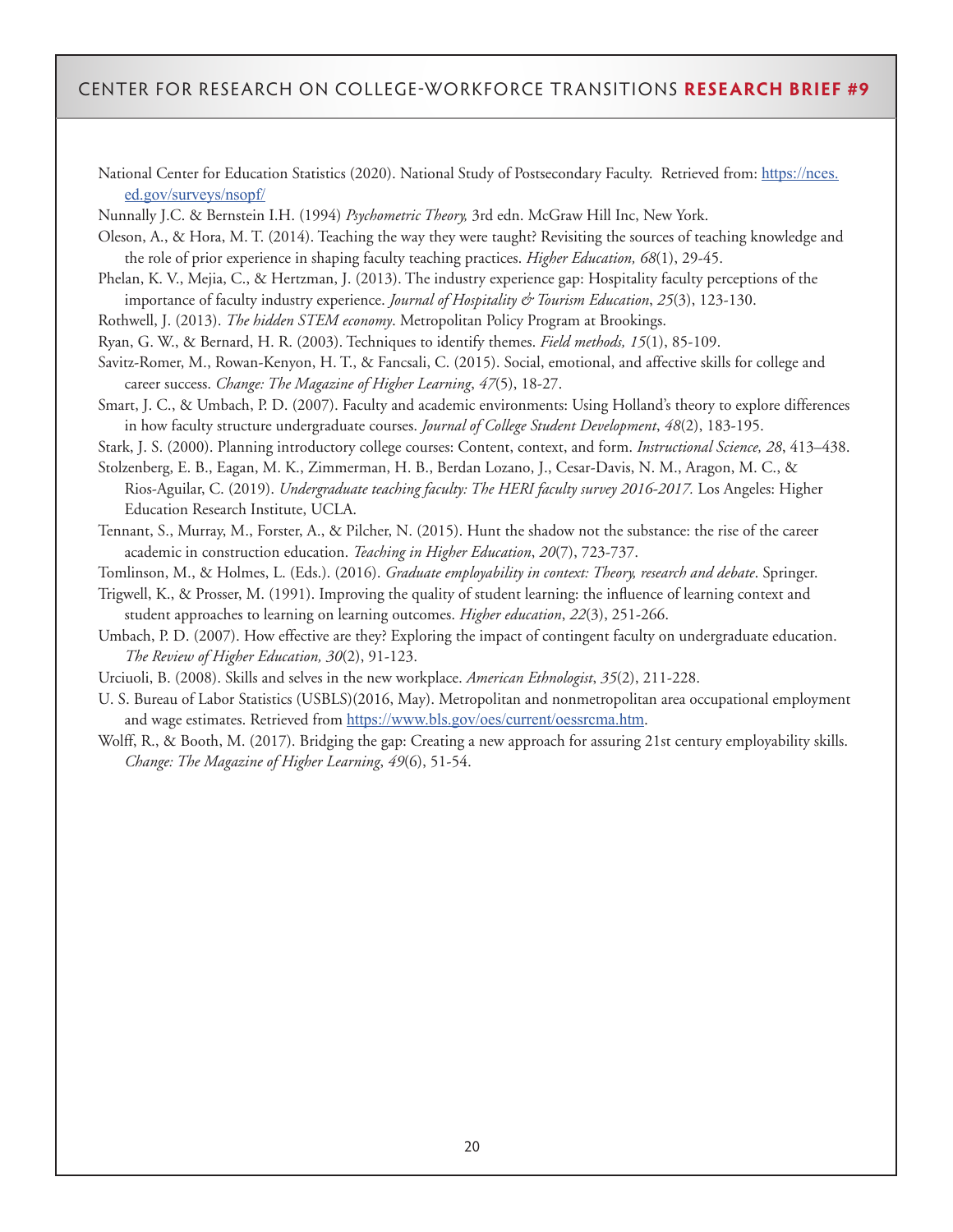## **Appendix A**

Our Level 1 individual-level HLM model is:

$$
Y_{ijk} = \beta_{0jk} + \beta_{1jk}
$$
 (Industry experience)<sub>ijk</sub> + 
$$
\beta_{ijk}
$$
 (Faculty characteristics)<sub>ijk</sub> + 
$$
r_{ijk}
$$

where *Yijk* is the extent of using instructional methods to teach each of skills for faculty *i* in department *j* in institution *k*.  $\beta_{0jk}$  is the average descriptiveness of instructional methods used when teaching each of skills in department *j* nested in institution *k* after controlling for faculty's industrial experience and faculty characteristics.  $\beta_{ijk}$  of our main interests indicates the coefficient for the relationship between faculty's previous working experience in the industry and their teaching practices. β*cjk* can be interpreted as the relationship between the various teaching practices and a vector of faculty characteristics represented as faculty's views about the institutional contexts, teaching experience, familiarity with the target class, adjunct status, gender, and race.  $r_{ik}$  is a random error term representing within-department variability. Second, our Level 2 department-level model is:

$$
\beta_{0jk} = Y_{00k} + Y_{0dk} \text{ (Discipline)}_{jk} + \mu_{0jk}
$$

where  $Y_{_{00k}}$  is an average estimate for each of skills instruction in the energy-related discipline for institution *k*, while captures the differences in mean outcomes between each discipline and the energy-related discipline. *Discipline<sub>ik</sub>* is a vector of disciplinary identifications including health care, information technology, and advanced manufacturing. is the error term. Finally, the Level 3 model is:

$$
Y_{00k} = \pi_{000} + \pi_{001}
$$
 (Institution type)<sub>k</sub> +  $e_{00k}$ 

where  $Y_{_{00k}}$  an average descriptiveness in teaching practices in institution *k,* is modeled as a function of *Institution type<sub>k</sub>,* and the institution-specific random component,  $e_{_{00k}}.$  π<sub>000</sub> is the mean of outcomes of those who teach at twoyear institutions and  $\pi_{001}$  denotes the difference in outcomes between two-year and four-year institutions. All the nondichotomous predictors were centered at the grand mean to make the interpretation of the coefficients more clear (Hox, Moerbeek, & Van de Schoot, 2017).